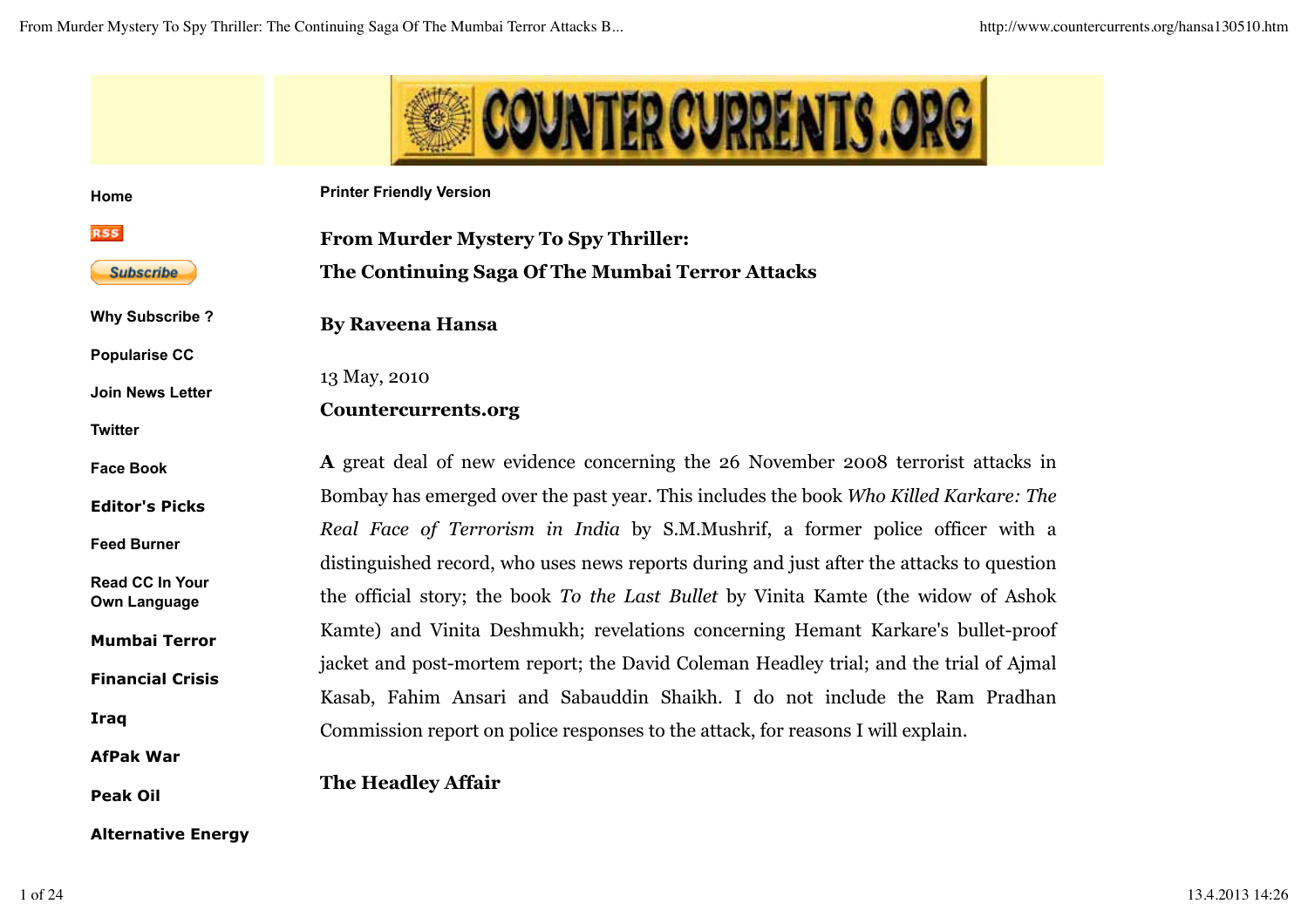**Climate Change US Imperialism US Elections Palestine Latin America Communalism Gender/Feminism Dalit Globalisation Humanrights Economy India-pakistan Kashmir Environment Book Review Gujarat Pogrom WSF Arts/Culture India Elections** The Headley affair has, predictably, grabbed a great deal of publicity. The fact that the FBI had been investigating the involvement of this American in conducting reconnaisance for the 26/11 attacks seems to have come as a revelation to the Indian investigators, who had a chance to apprehend him but instead chose to detain two Indian Muslims, Fahim Ansari and Sabauddin Shaikh, for preparing maps of 26/11 targets. It has been established that Headley was an agent of the US Drug Enforcement Administration, and his plea bargain leads us to conclude he was also a US intelligence agent: in other words, a spy. It is also known he was involved with the Lashkar-e-Taiba (LeT), and supplied information to them about targets attacked on 26/11. There are three possible explanations that would fit these facts: 1) He started off as a US intelligence agent, but was won over by the LeT, and was acting on their behalf. 2) The US intelligence agency employing him was complicit in the 26/11 attacks. Since the most likely fallout of such attacks would be increased tension and even armed clashes on the Pakistan-India border, and since it appears to be a priority of US foreign policy to reduce such tension, this would suggest that Headley was being handled by a rogue element in US intelligence. 3) The third possibility is that he remained loyal to the US agency, which in turn was following US policy. His brief, unknown to the FBI, was to infiltrate the LeT, find out their plans, and report to the US agency so that those plans could be foiled. In order to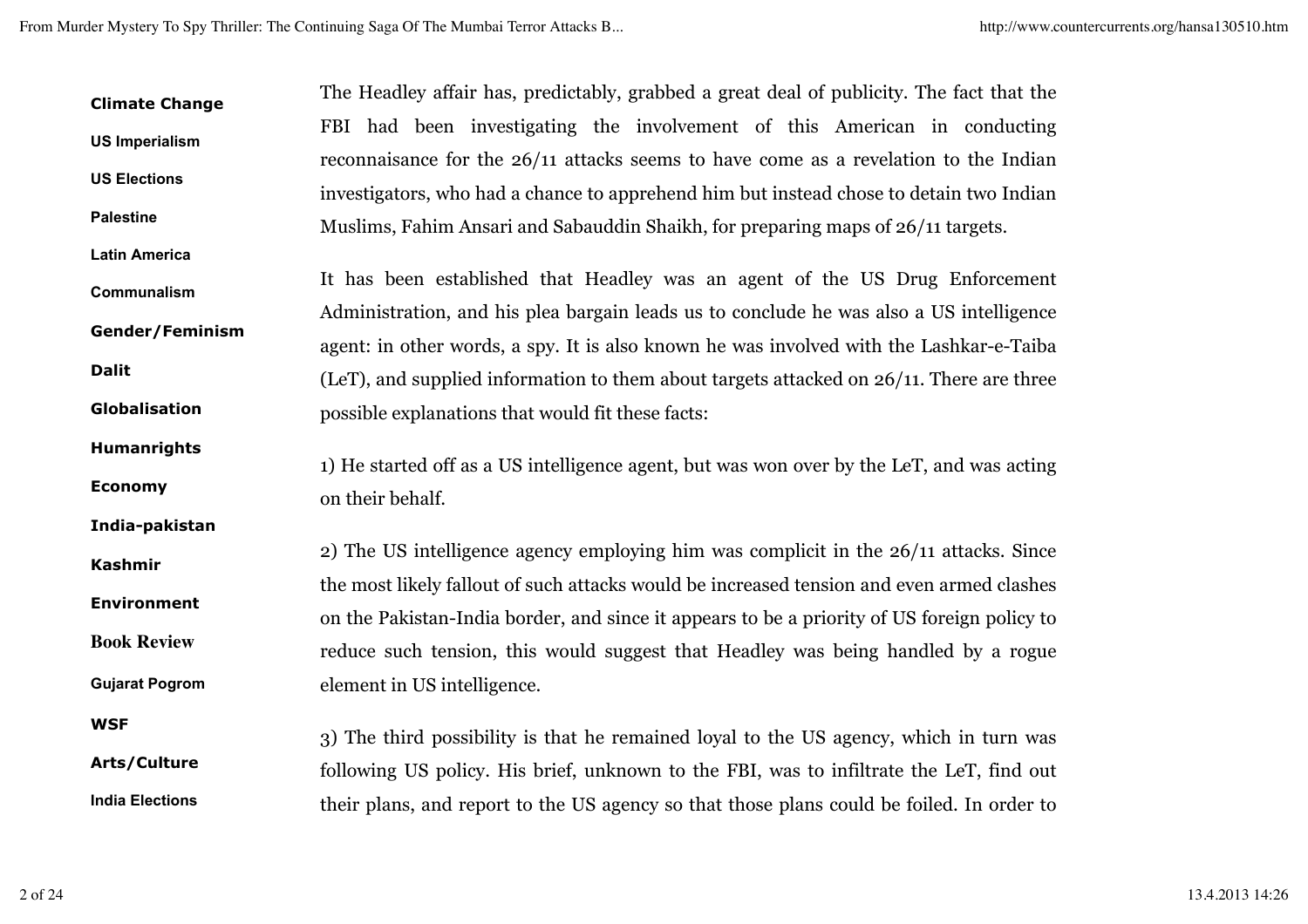**Submission Policy** infiltrate the LeT, he had to win their trust by participating in their activities, including preparations for their Bombay attacks, and while he was doing so, the FBI got on his trail. He did, in fact, pass on intelligence of the planned 26/11 attacks to his US handlers, who in turn passed it on to Indian intelligence.

> All these are plausible scenarios, but what more or less rules out 1) and 2) is that, as Mushrif reminds us, US intelligence *did* alert the Research and Analysis Wing (RAW) on 18 November 2008 that an LeT ship was trying to infiltrate Indian waters with hostile intent and provided its coordinates, after having earlier warned of an attack from the sea on coastal hotels (pp.182-87). Headley was the likely source of this intelligence. If he was an LeT agent, why would he pass it on to the US agency? And if the latter wanted the attack to succeed, why would they pass on the intelligence to RAW? So 3) seems the most likely explanation (Miller 2010).

If it is doubted that a US intelligence agency could conduct operations without the knowledge of the FBI, we have an example closer to home which illustrates precisely such a possibility. On 6 December 2008, Tausif Rehman and Mukhtar Ahmed were arrested by the Kolkata police for supplying three SIM cards for the cellphones of the Mumbai attackers. Initially seen as a breakthrough in the investigation, the arrests soon became an embarrassment when it was discovered that Ahmed was an Indian intelligence operative who had infiltrated the LeT. Clearly, this was a case of Indian intelligence acting without the knowledge of the Indian police. These SIM card numbers (among others) were passed on to the Intelligence Bureau (IB) on 21 November with strict

**Archives**

**About CC**

**Disclaimer**

**Contact Us**

**Fair Use Notice**

**Search Our Archive**

Site Search **Our Site**

**Web**

**Links**

| Name:       |  |  |
|-------------|--|--|
|             |  |  |
| E-mail:     |  |  |
|             |  |  |
| Subscribe   |  |  |
| Unsubscribe |  |  |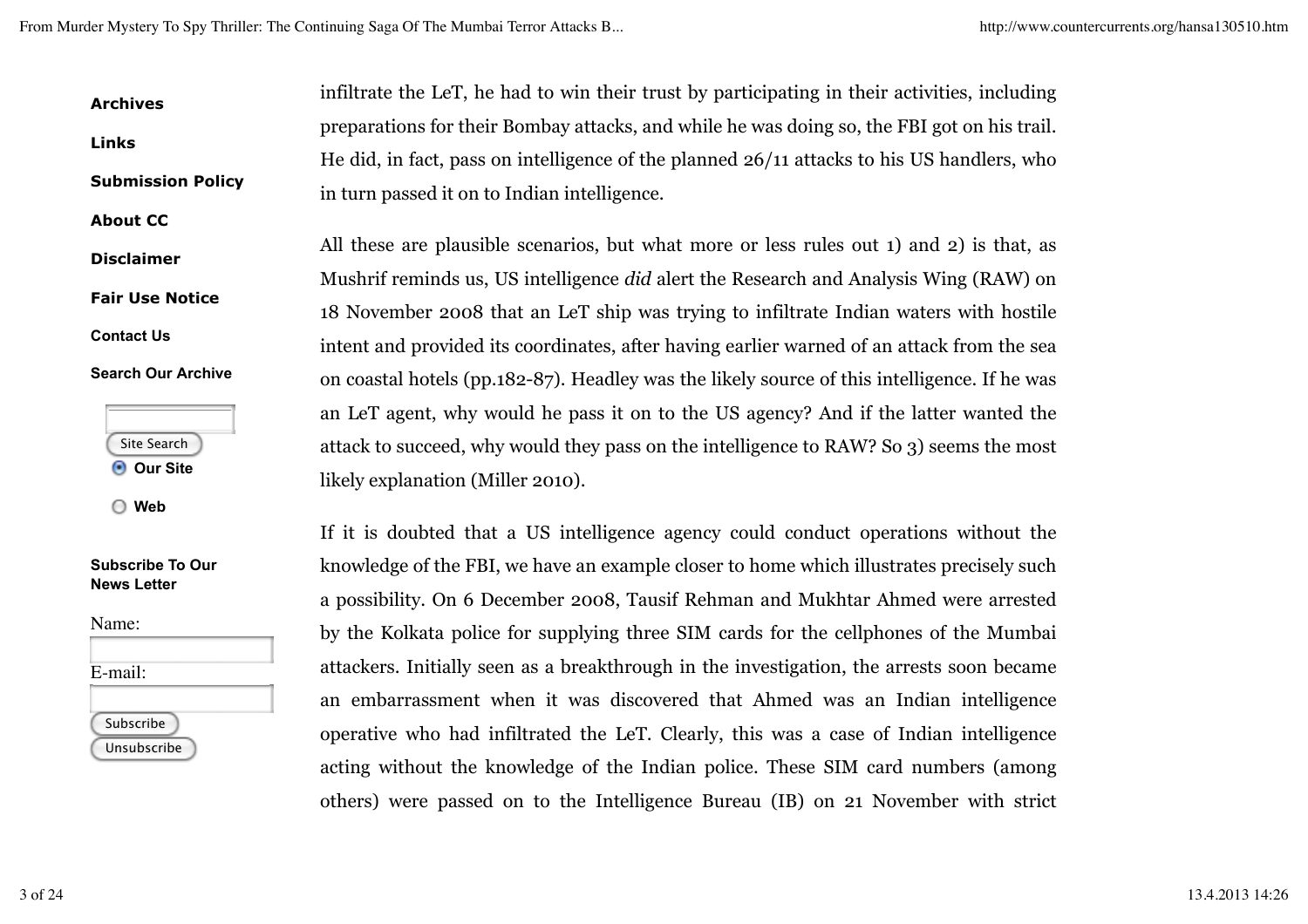instructions to monitor them, and they were, in fact, used by the terrorists to keep in touch with their handlers in Pakistan (Mushrif, p.185).

According to news reports, it appears that on 19 November, RAW passed on the US intelligence to the IB, which on 20 November passed it on to the Coast Guard and the Principal Director of Naval Intelligence. However the Coast Guard was unable to locate the ship (possibly because it was still in Pakistani waters) and asked the IB Joint Director for more information. He promised to revert, but never did. Nor, according to Mushrif, was the Mumbai police, Maharashtra government, or Western Naval Command alerted to the looming threat. This proved all the more disastrous because the Mumbai police had suspended its normal coastal patrols near Badhwar Park (where the terrorists landed) forty days before the attack, despite warnings of an attack from the sea (Mushrif, pp.182-87).

If the Western Naval Command had joined the search, if the Mumbai police had stepped up instead of suspending its coastal patrols, and if the SIM cards had been monitored to find out the precise location of the terrorists, they would surely have been intercepted, either on the high seas or when they came in to land. This looks like something much more sinister than an intelligence failure, namely complicity by elements in Indian state institutions in waging war against India.

The fact that the terrorists were not apprehended before they could carry out their deadly attacks would have put Headley in a very difficult position. If he had been a fictional hero like Samir Horn in the Hollywood thriller *Traitor* – who, like Headley, uses his mother's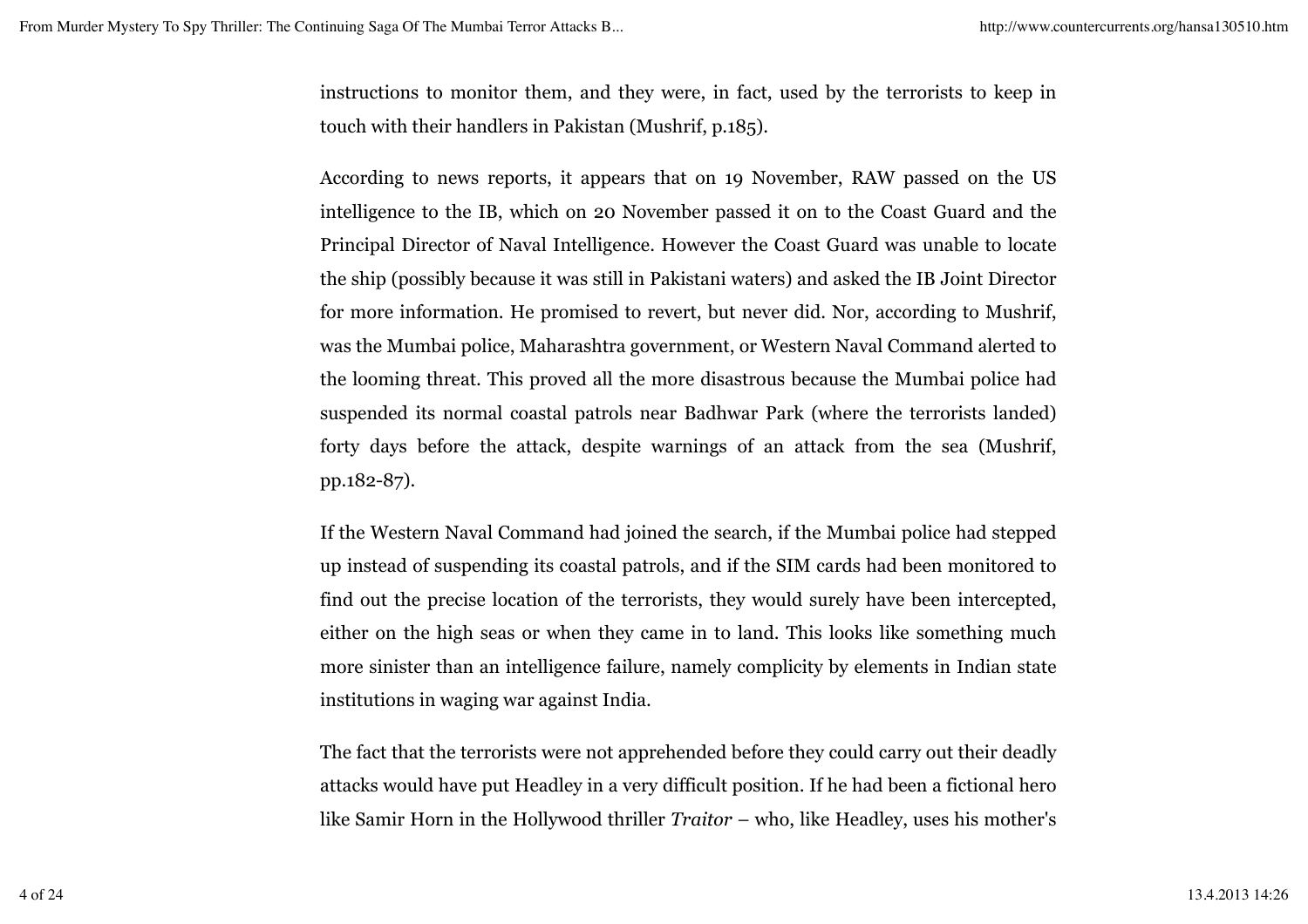surname and participates in US undercover operations without the knowledge of the FBI – Headley would have taken on the Pakistani handlers, emerged victorious, and aborted the mission. But in real life, given that it was more likely he would have been killed and the attack would have occurred anyway, he presumably decided not to risk it. If this is what happened, is Headley responsible for the attacks? Yes and no. Yes, because he staked out the targets and provided information to the LeT in his capacity as a US spy. No, because he provided precise, actionable intelligence that could have been used to prevent the attacks. This is surely what accounts for the lenient treatment he has received at the hands of the US authorities.

# **Why would prior intelligence of the attacks be blocked?**

But why would Indians block intelligence that could have prevented the terrorist attacks of 26-29 November 2008? Mushrif's explanation is that the IB has been infiltrated by Hindu extremists who in the last few years have changed their strategy from fermenting communal pogroms to carrying out terrorist attacks and blaming them on Muslims. Hemant Karkare, in his capacity as Anti-Terrorist Squad (ATS) Chief, had begun to uncover this network, and had to be stopped at all costs; the terror attacks on the Taj and Oberoi Trident hotels and Nariman House provided a perfect cover for a parallel operation which was aimed at eliminating Karkare. (See Hansa 2009a and 2009b for my earlier observations on this issue.)

Savarkar's directive in 1942, asking Hindu nationalist cadre to infiltrate organs of the state, supports Mushrif's allegation of Hindu extremists infiltrating the IB, which is also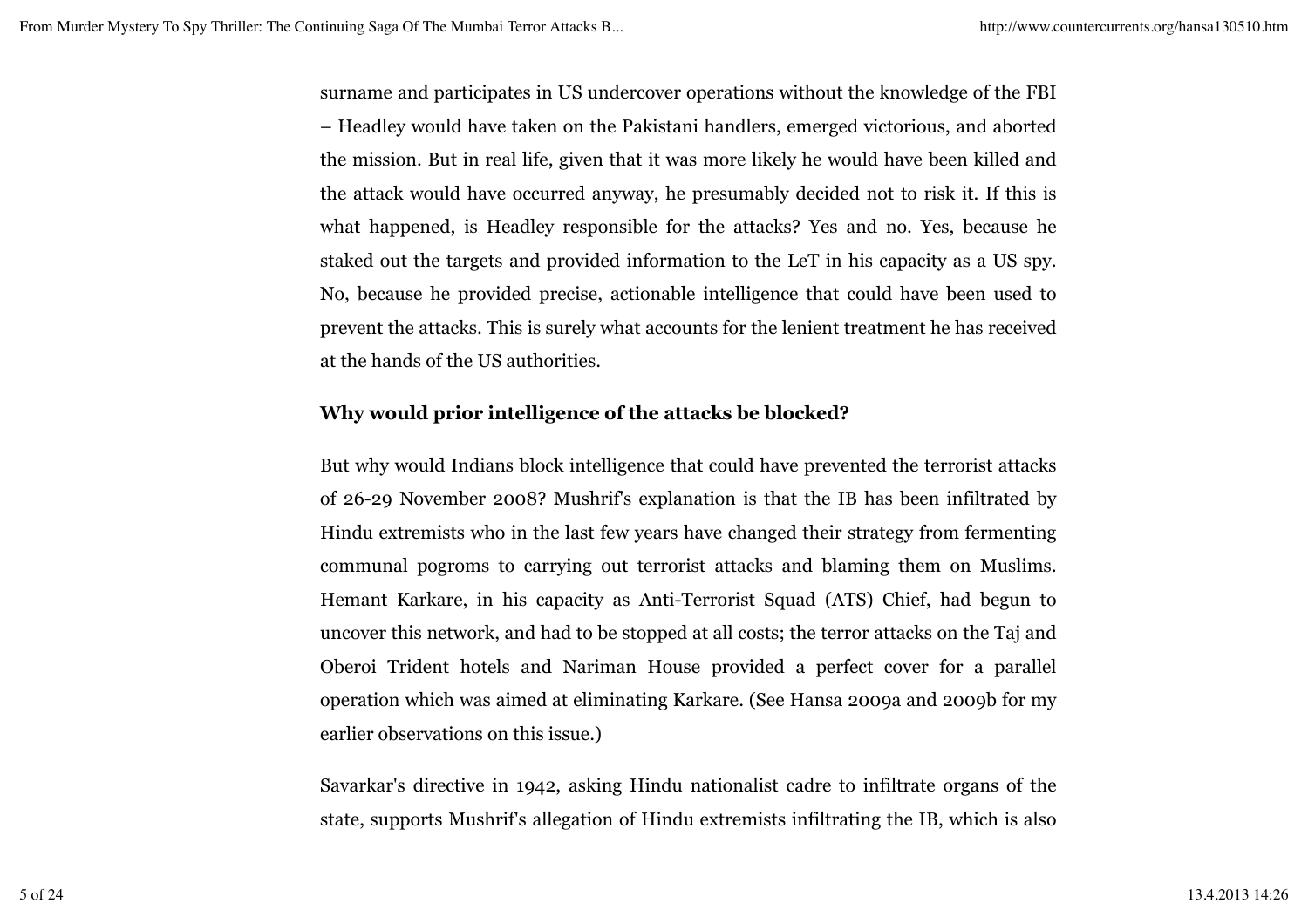borne out by *Open Secrets,* the memoirs of former IB chief M.K. Dhar. According to K.P.S. Gill, Dhar 'starts out in life as a self-confessed hater of Muslims,..never loses his sneaking sympathy for the "Sangh parivar" and makes no secret of his sympathy for, and sustained association with, some of its prominent leaders' (Gill 2005). Indeed, Mushif may be understating the case by leaving out other organs of the state that are similarly infiltrated. Communal bias within the police force is demonstrated in every pogrom, and Karkare's investigations provided evidence that the rot had spread even into the armed forces.

Evidence that Muslims have been framed in real or imaginary terrorist plots is plentiful too. In a few cases in which they were killed, relatives have brought charges against the police: for example, Sohrabuddin Sheikh and his wife, Ishrat Jahan and three others, and Khwaja Yunus, accused of involvement in the Ghatkopar blasts of 2002 (Janwalkar 2008). In most cases, their lives and reputations are ruined by their being held in jail for years and tortured on terrorist charges without any evidence against them. Thus the police response to the Hyderabad blasts of May and August 2007 was to round up Muslim youths indiscriminately and torture them to obtain confessions. Twenty-one victims of torture who were later released without charge were given a small compensation, but no action was taken against the police who had incarcerated and tortured them ( *IBNLive* 2008).

This consistent pattern of framing Muslims even for attacks in which the overwhelming majority of victims were Muslims, as in the case of the Samjhauta Express train blasts in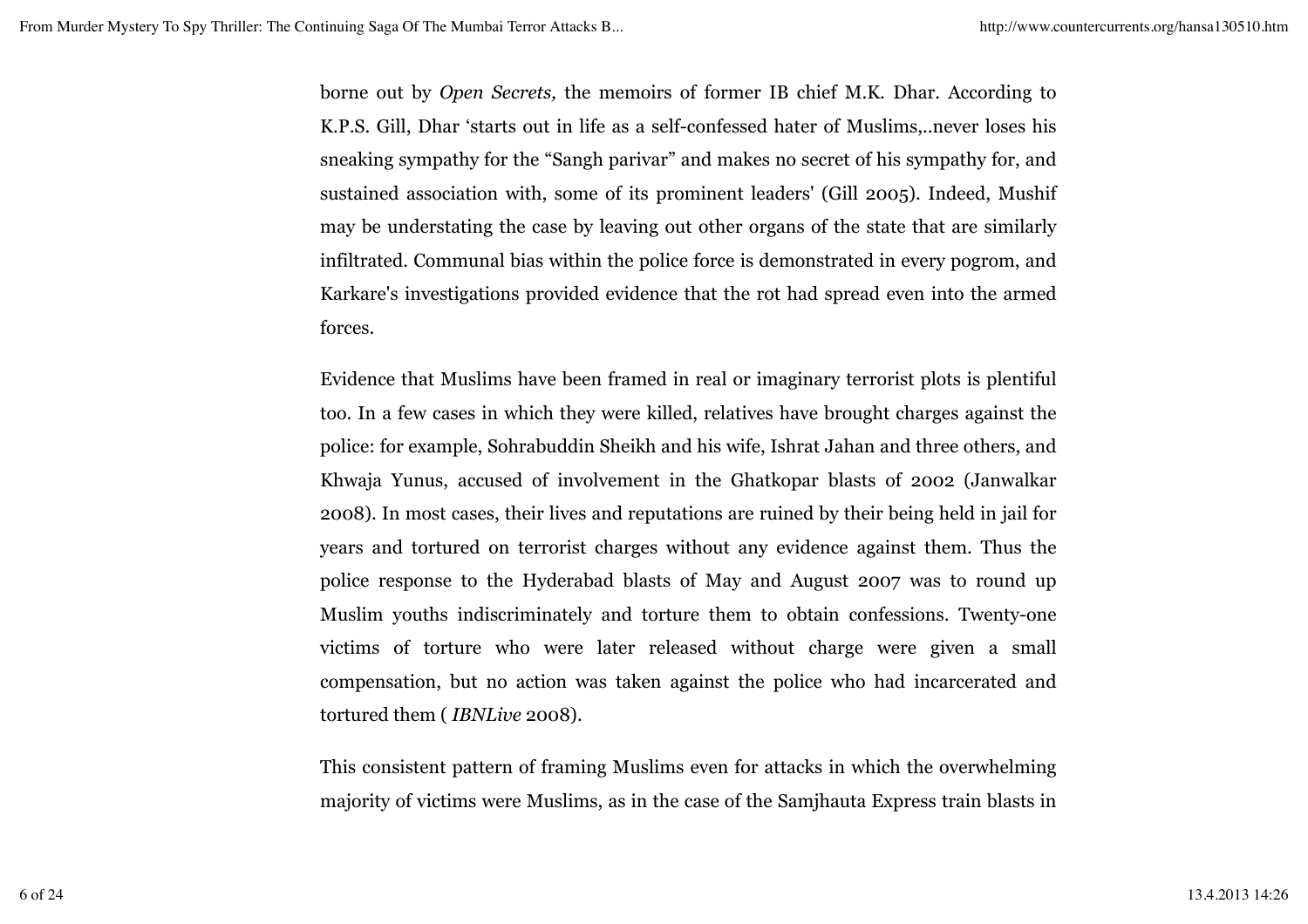2007, could not have been sustained without the participation of the IB and police. Investigations into the Nanded blasts in 2006 revealed that bombs made by the RSS and Bajrang Dal had earlier been set off at mosques in Parbhani (2003), Jalna (2004), and Purna (2004), and were about to be used in another terrorist attack in Aurangabad when they went off prematurely. But half-hearted prosecutions allowed members of the network to get away. Ironically, local protests at the way the case was being mishandled led to its being transferred to the Central Bureau of Investigation (CBI), which further diluted the charges (Mushrif 153-67)! Initial investigations by the local police pointed to Hindutva groups as the perpetrators of the blasts at a Muslim festival in Malegaon in 2006 that killed over 30 and injured hundreds, yet again the police, the Maharashtra ATS (then headed by K.P.Raghuvanshi) who took over from the police, and the CBI who took over from the ATS charged Muslims against whom there was no evidence whatsoever (Khan 2010). It appeared that Hindutva terror groups could commit mass murder with impunity (Gatade 2008).

It is against this dismal background that the first *bona fide* investigation into a terrorist attack, carried out by Karkare in 2008 after the second round of Malegaon blasts, stands out in such sharp relief, because it followed the clues in a logical manner, did not accuse innocent Muslims of crimes they had not committed, and did not cover up the role of Hindutva terrorist networks. What was particularly sensational about these findings was that they revealed how wide and deep the network had become, and unearthed evidence that earlier bomb blasts (for example the Ajmer Sharif and Mecca Masjid blasts in 2007) for which Muslims had been blamed, arrested, jailed and tortured, sometimes for many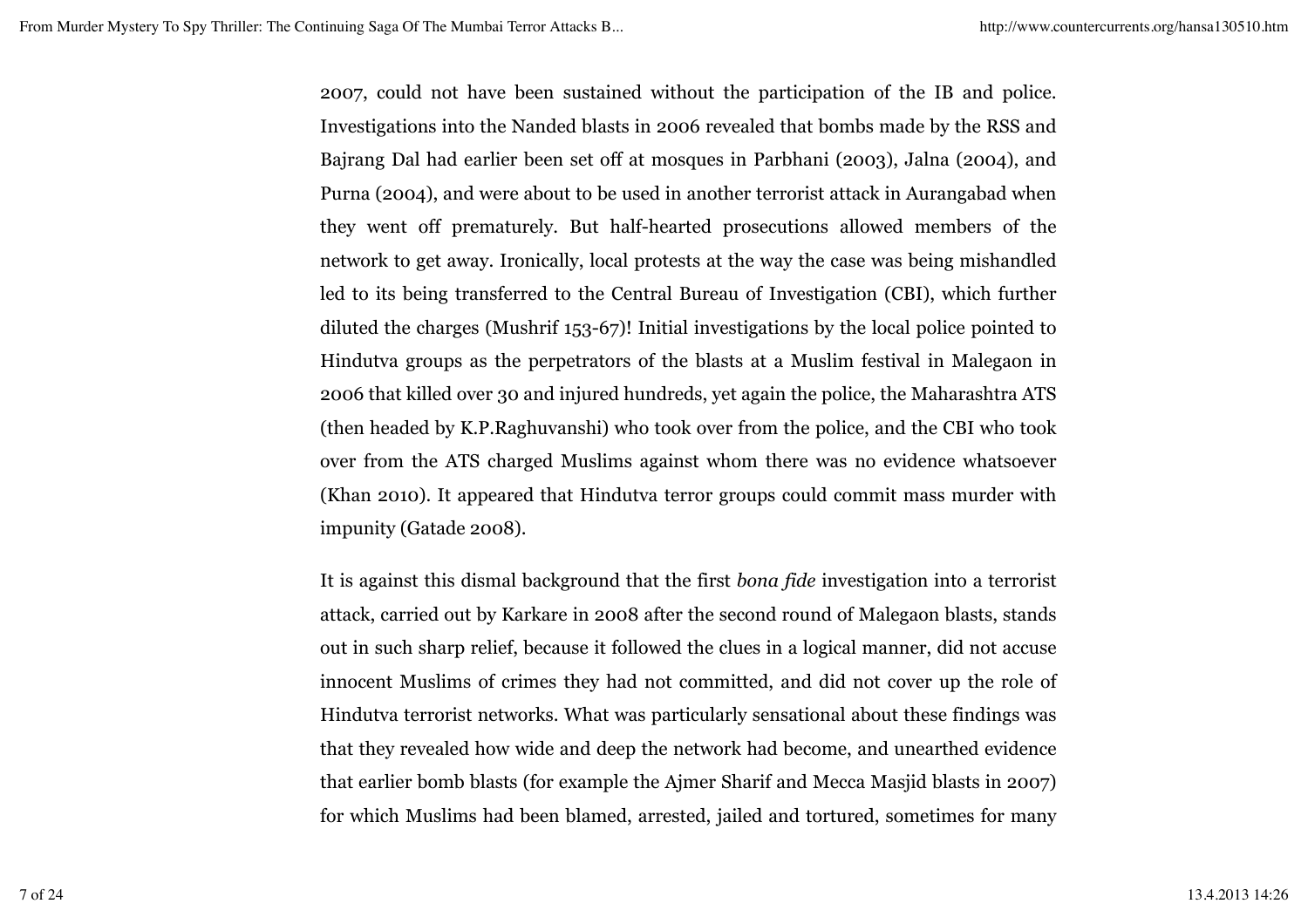years, were actually the handiwork of Hindu extremists. Abhinav Bharat, headquartered in Pune, appeared to be the centre of these operations. Mushrif's book sifts through evidence suggesting that these and many more terrorist attacks were planned and executed by Hindutva terror networks.

Karkare's revelations were confirmed recently, when the Rajasthan ATS arrested two Hindutva activists linked with Abhinav Bharat and suspected of involvement in the Ajmer Sharif, Mecca Masjid and Malegaon blasts ( *Insurance News* 2010; Nair 2010). And Mushrif's allegation that Karkare had been killed by the same network in order to preempt their own exposure gains credibility from the murder of advocate Shahid Azmi on 11 February 2010. Like Karkare, but in his capacity as a lawyer rather than detective, Azmi had time and again exposed police investigators who framed Muslims in terror attacks alleging that they were members of the Students Islamic Movement of India (SIMI), Indian Mujahideen, and other real or fictitious Islamic terrorist organisations (Sahi 2010). His defence of Fahim Ansari, one of the accused in the 26/11 case, is a good illustration of his methods as well as those of the police and prosecutors. Public prosecutor Ujjwal Nikam's story was that Ansari had made maps of the city and handed them over to co-accused Shaikh in Nepal; Shaikh in turn allegedly handed them over to Zaki-ur-Rehman Lakhvi in Pakistan, and one of them was supposedly found in the pocket of Abu Ismail after he was killed. Azmi's cross-examination of Nooruddin, who claimed he had seen Ansari hand over the maps to Shaikh in Nepal, revealed there was no evidence that Nooruddin had ever been to Nepal; and showing the court the bloodsoaked clothes of Ismail, Azmi asked, 'How could the police recover the map spotless and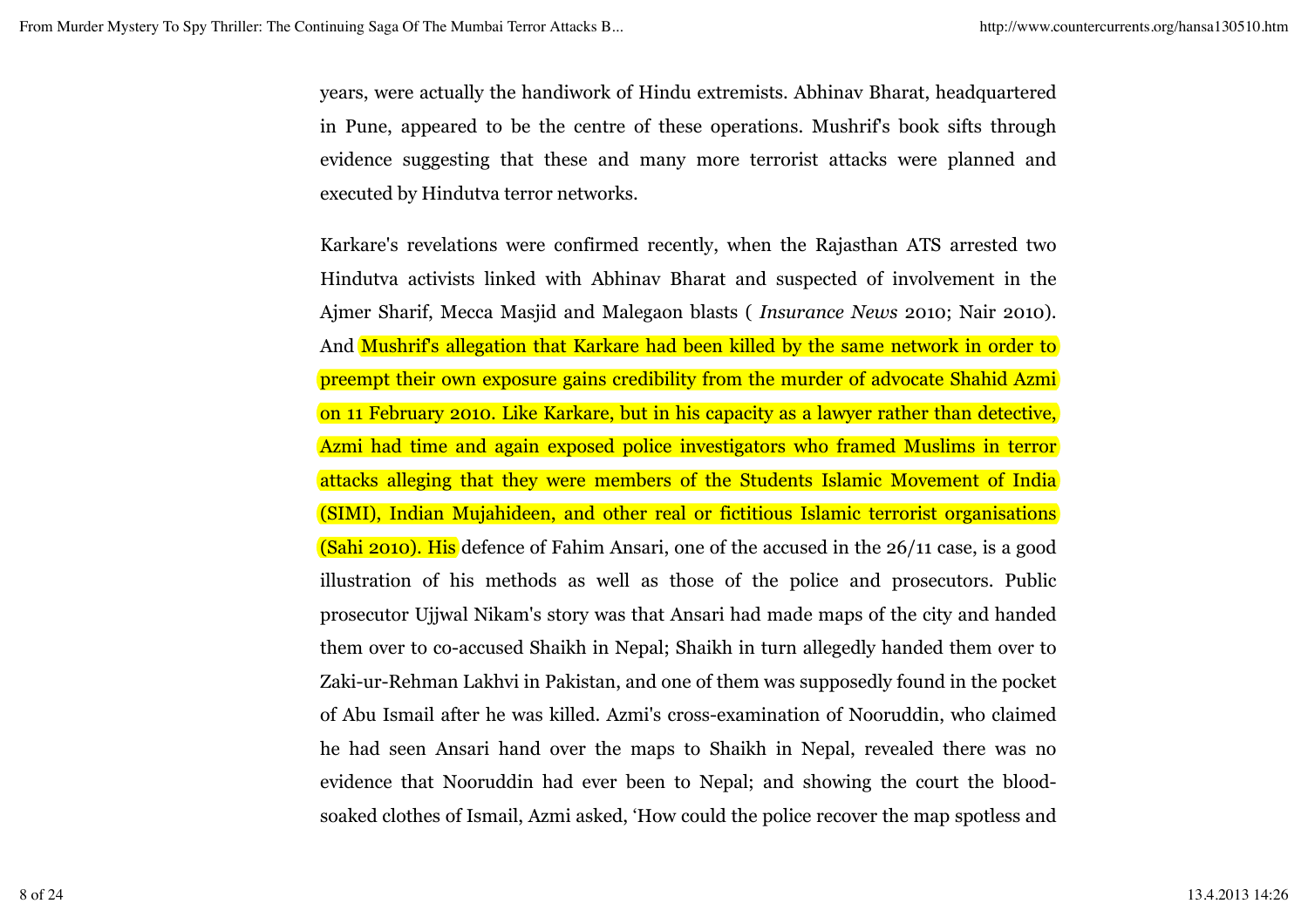uncreased?' These arguments clearly carried weight with Justice Tahaliyani, as did the unanswered question why they would have relied on hand-made maps when better ones were available on the internet (Holla 2010)! But to those involved in framing Ansari, Shaikh and hundreds of other innocent Muslims, Azmi was clearly a thorn in flesh who, like Karkare, had to be eliminated.

### **Evidence of Two Distinct Operations, One Aimed at Killing Karkare**

Mushrif lists several reasons why the operation at CST (VT) station-Cama Hospital-Badruddin Tayabji Lane could not have been part of the same operation as the Colaba attacks at Café Leopold-Taj-Oberoi/Trident-Nariman House. (1) 284 Voice Over Internet Protocol (VOIP) messages were received by the gunmen in Colaba from their handlers in Pakistan, but not a single one by the gunmen of the former operation, who, on the other hand, dropped mobile phones with SIM cards registered in Satara. (2) The gunmen in Colaba were instructed by their handlers to spare Muslims, whereas 40 per cent of the victims killed by the gunmen in CST station were Muslims, most of whom looked Muslim. (3) The gunmen in Cama Hospital spoke fluent Marathi – a fact reported in various newspapers and confirmed by a senior IAS officer – and spared an employee when he told them he was a Hindu (pp. 190-95). To these, one might add a few more observations: The targets of the Colaba operation were high-profile ones frequented by the Indian elite and foreigners, whereas VT station would have been frequented by middle to lower-class people, and Cama Hospital by the poor. The timing is different too: the Colaba operation went on for three days, while the other one ended as soon as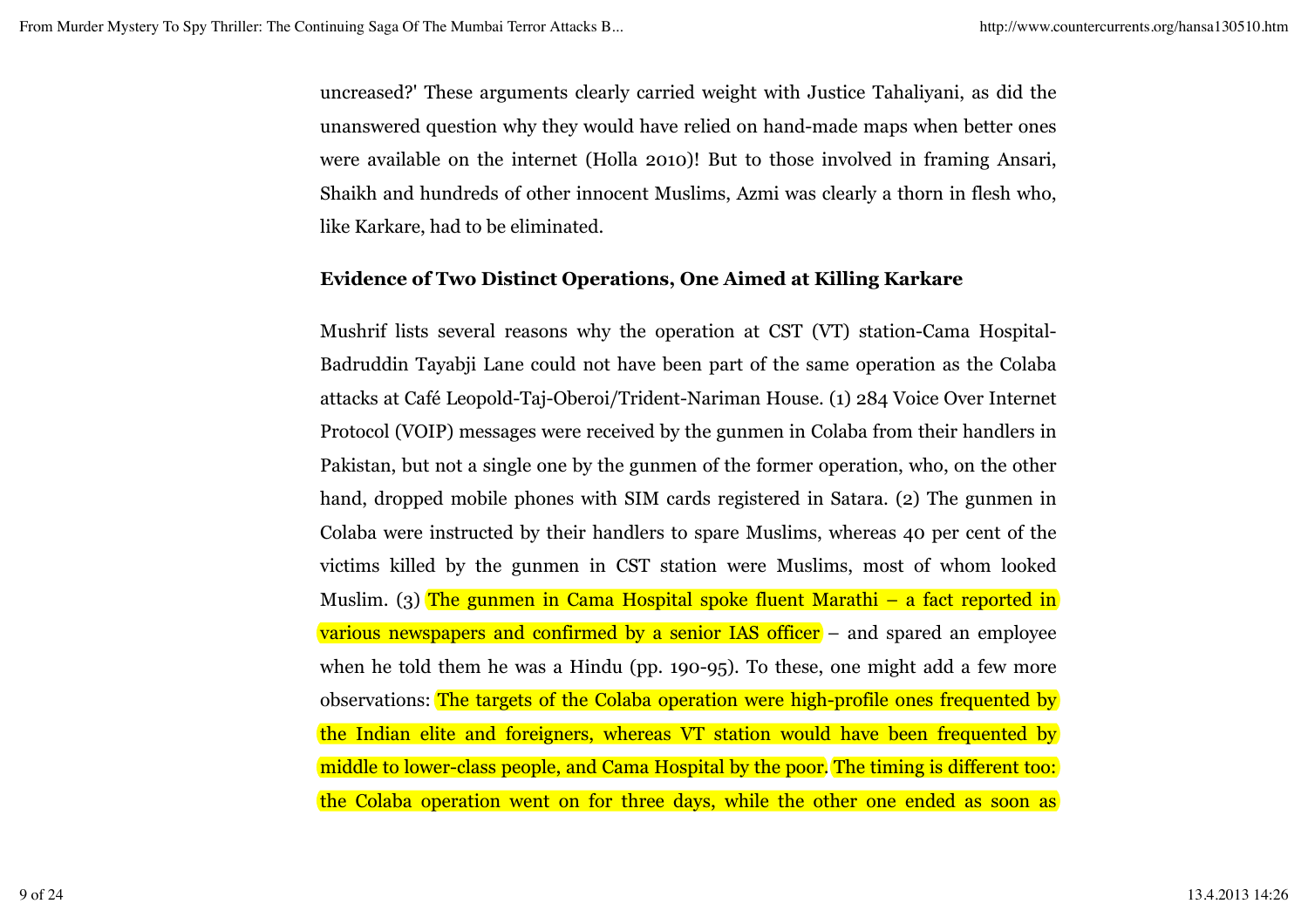Karkare was dead; the gunmen could have ensconced themselves either in the station or in the hospital and fought to the death like the others, but instead they went scuttling around from place to place: a completely different *modus operandi* .

The mystery that continues to surround the circumstances in which Karkare and his colleagues were killed, and what looks like a deliberate cover-up by the police, strengthens the impression of an assassination. First, there is the riddle of the missing CCTV footage of the carnage at VT station. Immediately after the attack, the media reported that the entire episode had been captured on the sixteen CCTV cameras in the mainline station (Mushrif, pp.210-211), but some time later, it was reported that they had all been malfunctioning. *All?* One or two, perhaps, but are we seriously being asked to believe that not a single one was working on that particular night, whereas all the cameras in the surburban section were functioning? It seems highly probable that this is a case of tampering with the evidence, which could only have been done by agencies which had access to the tapes. (K.P.Raghuvanshi was chief of railway police at the time, and would certainly know who did it.) Why would the police tamper with this critical evidence? In the first place it would have established that there were not two but four terrorists, as eyewitnesses and all the newspapers reported the following day; and secondly, it might well have cast doubt on the allegation that Kasab was one of them.

Then there is the scandal of Karkare's missing bullet-proof jacket. In response to a Right to Information (RTI) application by his widow Kavita Karkare and a complaint filed by a social activist, it became clear that the jacket had gone missing. At first the police alleged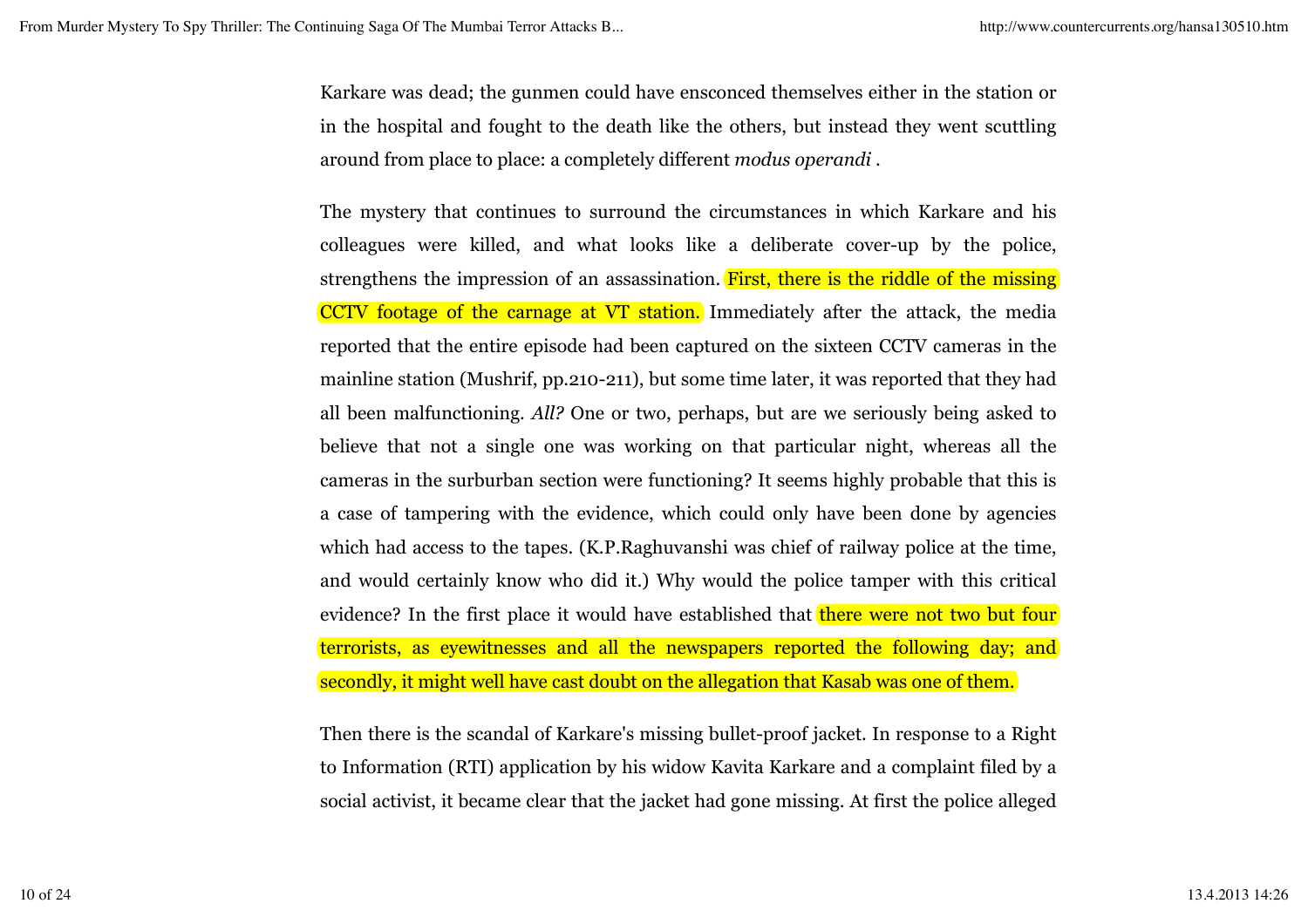that a sweeper at JJ Hospital, where the post-mortem was conducted, had thrown it away, but Ms Karkare angrily dismissed this story as a fabrication, and the sweeper himself later denied it. One explanation for its disappearance was that this was an attempt to cover up the fact that it was part of a defective batch, but in that case, why didn't all the other jackets in the batch disappear too ( *SahilOnline* 2009)? The police officers taking Kakare's body to the hospital would certainly have been aware that 'Under the norms stipulated by the criminal procedure code (CrPC), the police taking an injured or dead person to the hospital have to draw a panchnama in presence of the hospital staff, listing all the items found on the body of the victim. Not only this, these items are then to be sealed and referred to the forensic science laboratory, if needed, or kept in safe custody till the trial in the case is over' (Parmar 2009). If, in contravention of normal procedure, the bullet-proof jacket of such a senior police officer was destroyed, this clearly amounts to tampering with the evidence.

In response to allegations that the jacket had been removed to destroy evidence of police corruption in the buying of bullet-proof jackets, Karkare's post-mortem report, which had initially been denied even to his widow, was released to the press. It showed that there were five bullet entry wounds on top of his right shoulder-blade, between his neck and shoulder, and three exit wounds in his right chest and right shoulder, while two bullets remained in his body (Menon 2009). This casts serious doubt on the official version of Karkare's death, according to which terrorists in the lane ambushed the vehicle in which he was travelling along with other police personnel. In the absence of a convincing analysis showing how they could have shot him on the top of the shoulder-blade with the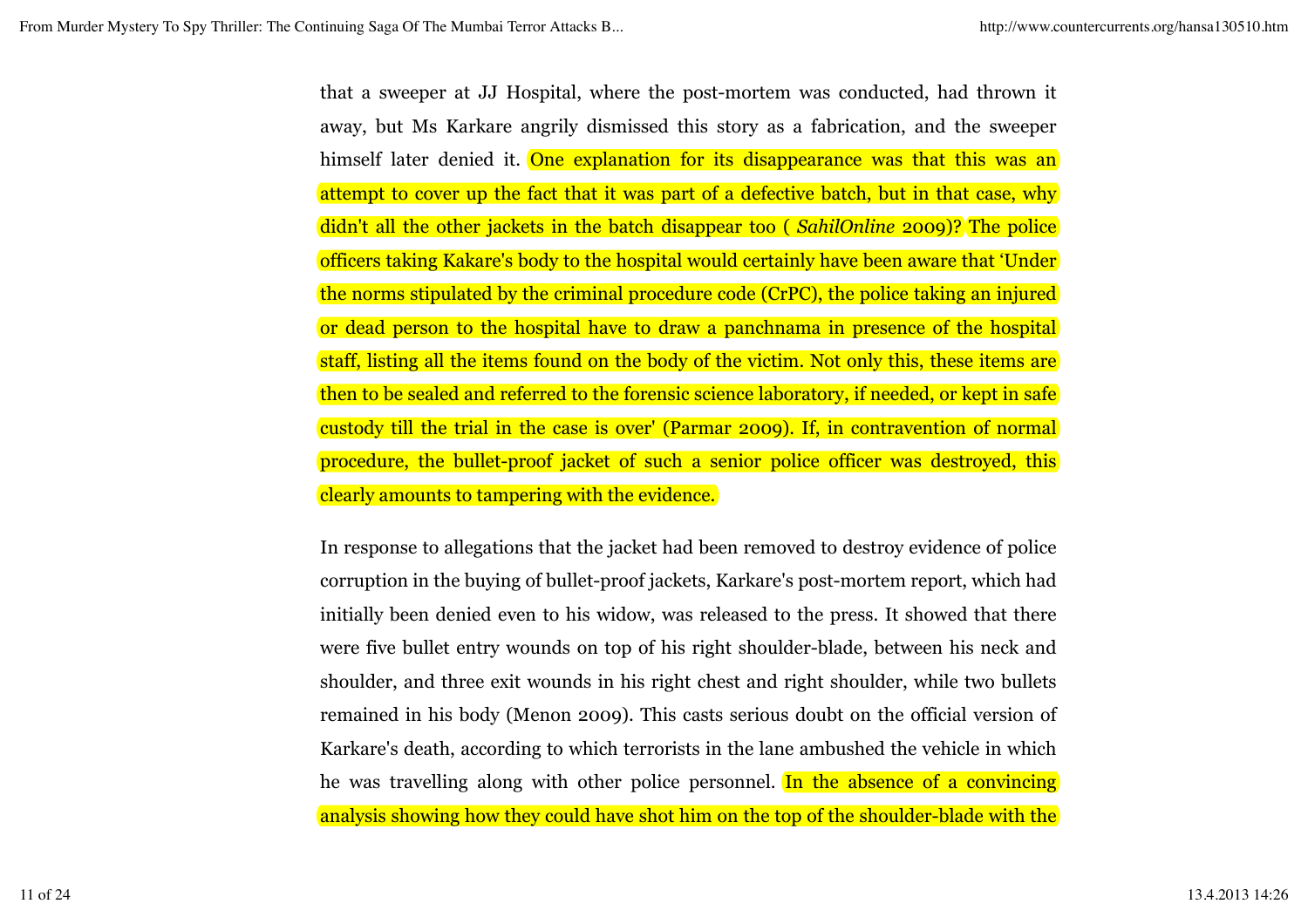bullets going downwards, and identification of the bullets and gun with which he was shot, there is considerable room for doubt about what actually happened. If he was indeed killed in the vehicle, the autopsy report appears to be more consistent with his being shot by the police personnel inside it. Furthermore, it does not look as if the wounds would have been fatal if he had received immediate medical attention. Finally, the trajectory of the three bullets that exited his body suggests that one of them might have lodged in the *inside* of his bullet-proof jacket; if it came from a police weapon, that could have been the reason why the jacket was tampered with.

Curiously, the verdict says that all the bullets passed through Karkare's body (Plumber and Shetty 2010). **So what happened to the two bullets that were found in his body at the autopsy?** What happened to the bullets that passed through him? Were they found in the vehicle, in his bullet-proof jacket, or elsewhere? **Why has the gun from which they came not been identified?**

All this makes clarification of the events of the 26/27 November night in Badruddin Tyabji Marg (locally known as Rangbhavan Lane), where Karkare, Kamte, Salaskar and other police personnel were **supposedly** killed, all the more important. The best account we have is by Vinita Kamte, herself a lawyer, who interviewed eyewitnesses and used the RTI Act to extract information from an obstructive police force. It appears that Commissioner of Police Hasan Gafoor decided to lead the operations at Trident Hotel, leaving the Control Room in charge of Joint Commissioner of Police (Crime Branch) Rakesh Maria. Ms Kamte knew from a telephone conversation with her husband that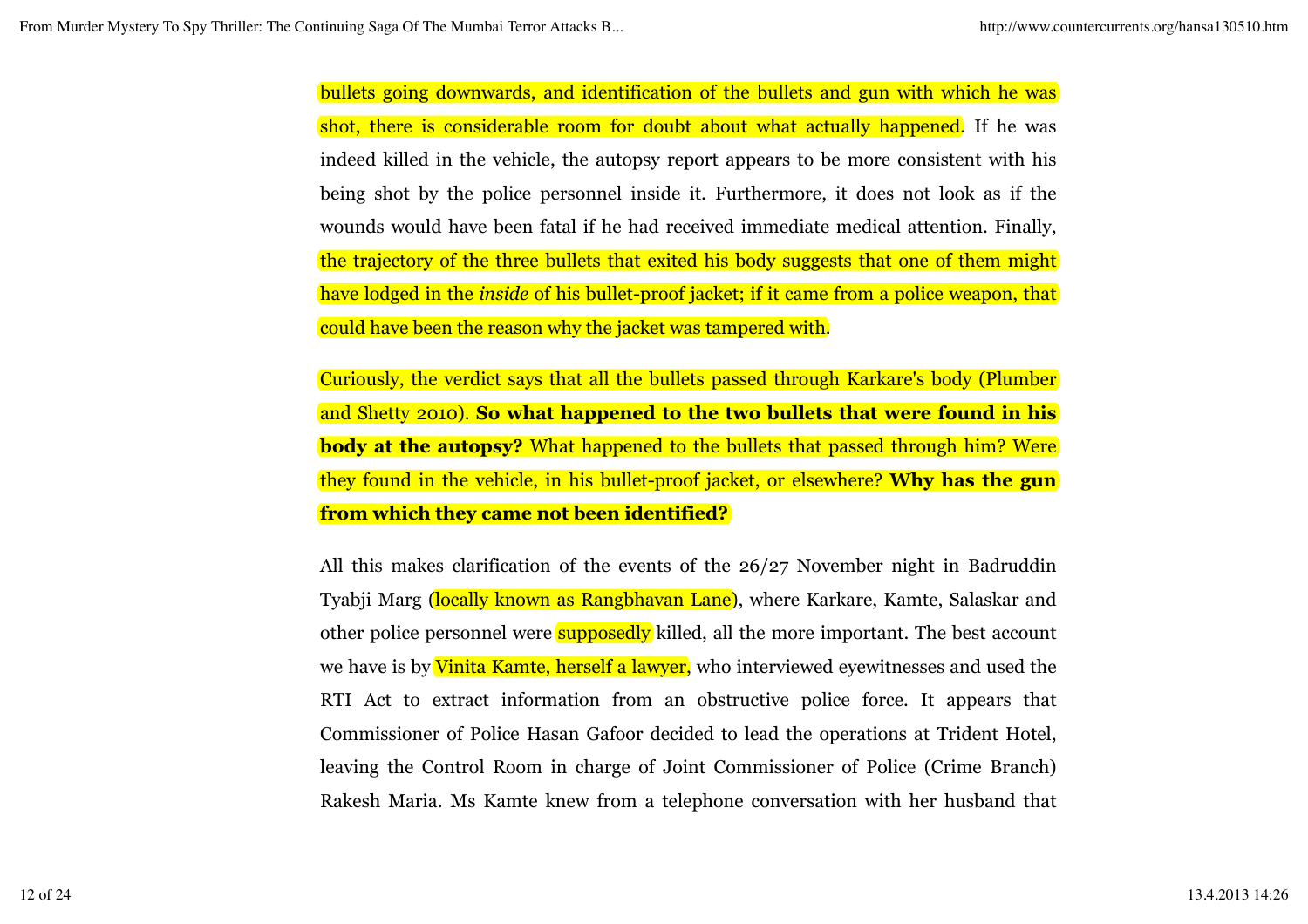Gafoor had summoned him to the Trident: how, then, did he end up at Cama? Maria told her that he did not know, yet when she got access to police call logs, they revealed that he himself had directed Ashok Kamte to Cama. Karkare too was at the back of Cama, inside which firing and grenade blasts were taking place. At 23.24 on the 26th he called the Control Room saying he was there and requesting that a police team be sent to the front of Cama Hospital to encircle it. He reiterated his request to the Control Room for reinforcements at 23.28 so as to encircle Cama. There were three police posts two to five minutes away, yet no reinforcements were sent.

Instead of reinforcements, two young people with backpacks arrived at the corner of St Xaviers College, at the end of the lane. At around 23.45 they gunned down Inspector Durgude when he tried to warn them there was firing at Cama, then fired at the car driven by Maruti Phad. Phad's family, who were watching from their apartment above the lane, as well as other residents and two constables from Azad Maidan Police Station, all called the Control Room for help, but still none arrived. According to eyewitnesses, the terrorists were wandering around the lane for over fifteen minutes. Around midnight, officers Karkare, Kamte and Salaskar got into a vehicle and proceeded towards the CID Special Branch office, which is on the way to the lane's exit beside St Xaviers. Karkare had told the constables and officers at the rear gate of Cama that he was proceeding to the front gate in order to help rescue the police personnel injured and trapped inside the hospital, where firing was still going on. *Despite all the desperate calls to the Control Room from residents and police, Karkare was not informed that there were terrorists ahead of them in the lane.*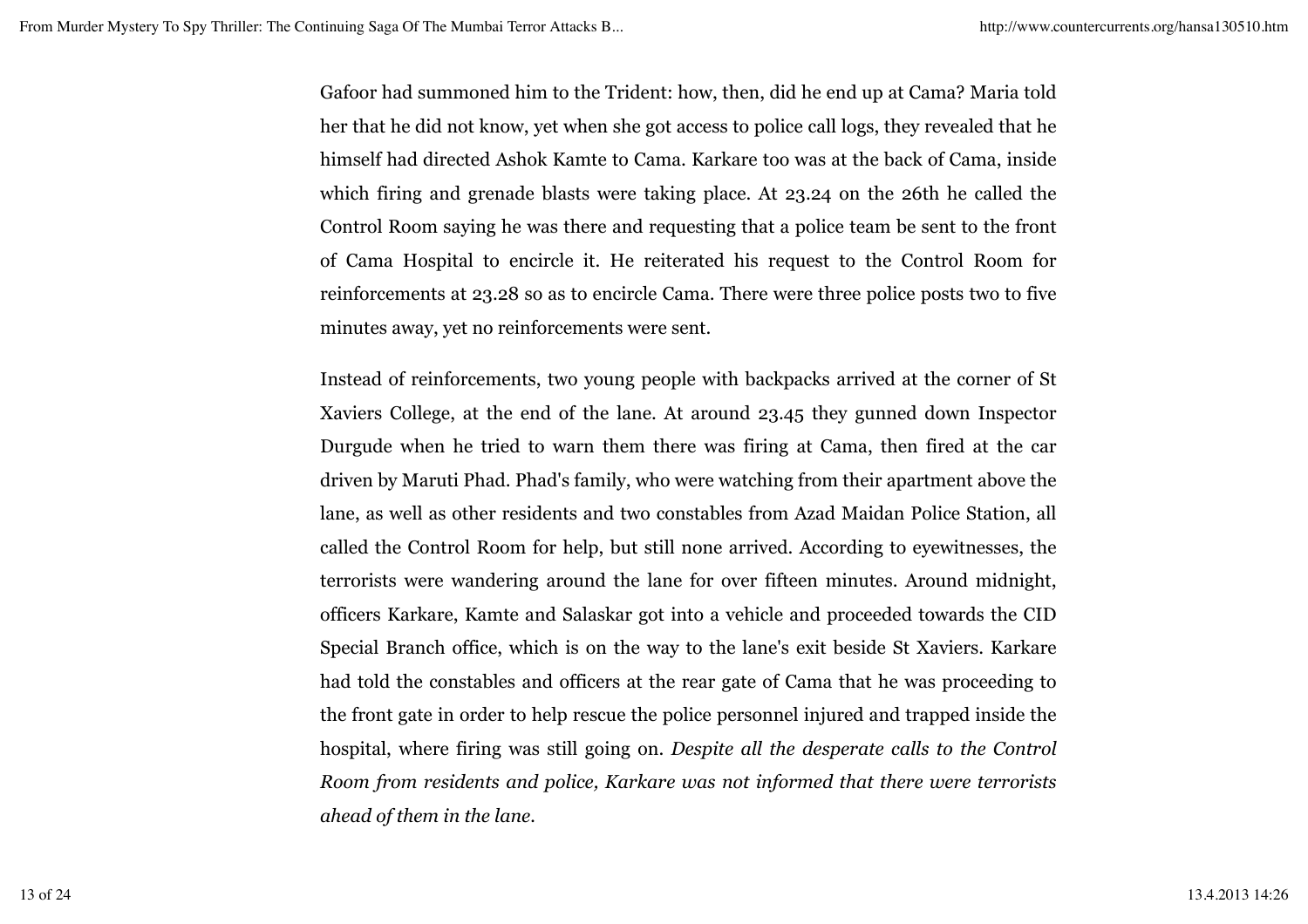At around 00.03-00.04 on the 27th, the police vehicle was ambushed in the lane, and residents reported an exchange of fire between a man in police uniform who got out of it (presumably Kamte) and the terrorists, in the course of which one of the terrorists was shot in the hand and dropped his gun. Another police vehicle with flashing beacon went past the ambushed vehicle while the terrorists were still in the lane, but neither stopped to help the injured men and confront the terrorists, nor informed anyone that help was needed. Not until 00.47 were the three officers picked up and taken to hospital, by which time it was too late to save their lives. At 00.56, Gafoor called Maria in the Control Room to enquire about Karkare's and Kamte's safety, and Maria feigned ignorance of their whereabouts despite the fact that call logs show Karkare had called the Control Room at 11.24, 11.27, 11.28 and 11.58 giving their location at the back of Cama, and others had called the Control Room at 00.25, 00.33 and 00.40 saying that they were injured in the lane, and finally at 00.49 saying that they were being taken to hospital. Vinita Kamte keeps asking 'Why?' and she is surely entitled to know (Kamte and Deshmukh 2009, pp. 36-61).

The Ram Pradhan Committee failed to uncover any of this information, and refused to allow Vinita Kamte to depose before them (Kamte and Deshmukh, p.68). Instead, as former police officer Y.P.Singh puts it, their report 'chastises the whistle-blower and exonerates the culprits'. Gafoor, who had charged police officers for failing to go to Cama when they had been instructed to do so, was criticised by the report for leading the action at Trident instead of stationing himself in the Control Room, and was removed from his post, despite the fact that it was entirely within his discretion to do this (Singh 2009). No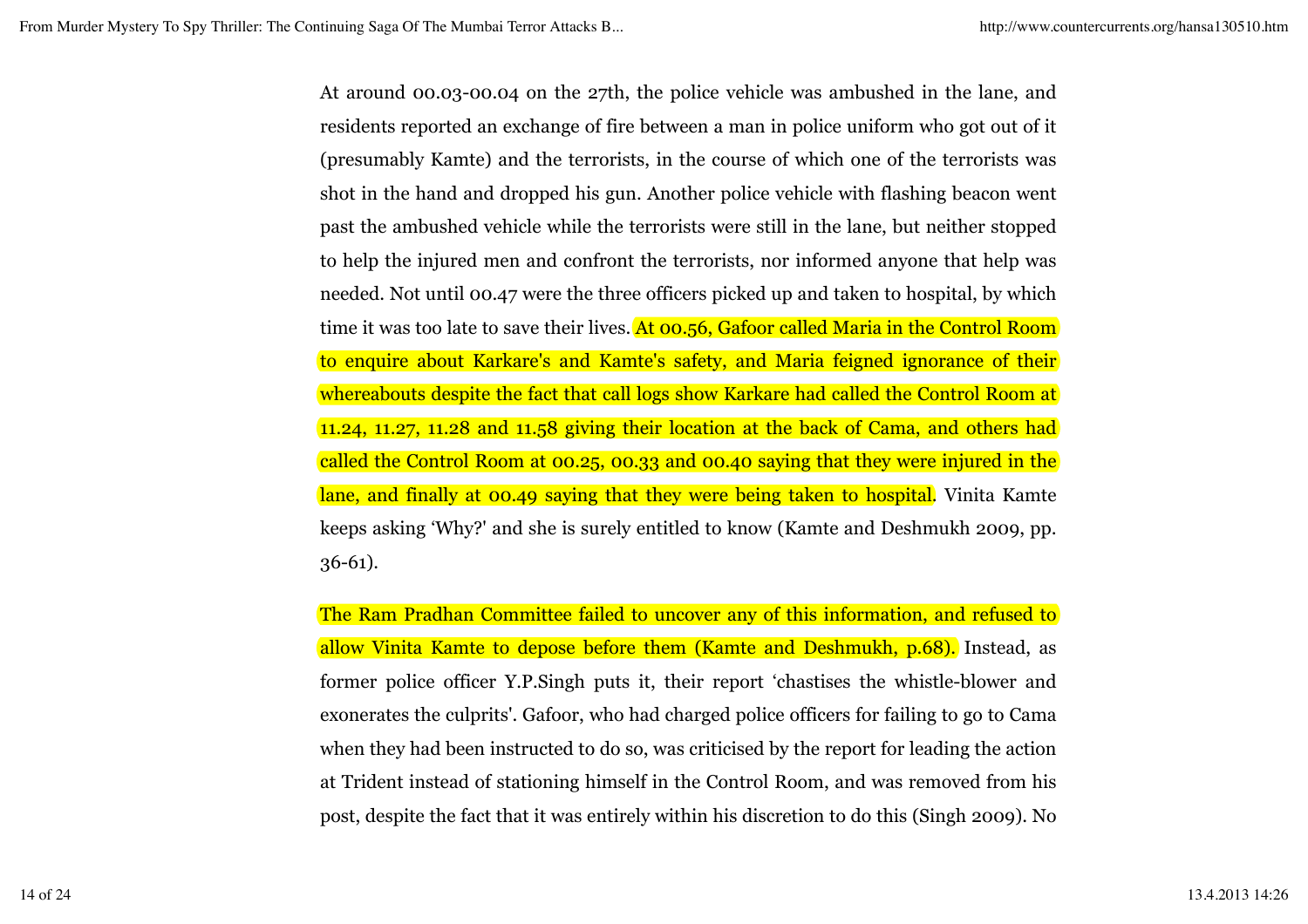one else was criticised. In other words, the Ram Pradhan Committee report scapegoated Gafoor and whitewashed the rest of the police force.

Vinita Kamte's account makes it clear that terrorists attacked the police officers in Rangbhavan Lane while firing was still going on in Cama, that reinforcements were not sent despite repeated requests, and that help was not sent to the injured officers until they were almost sure to be dead. It is commonly assumed that the terrorist whose hand received a gunshot wound was Kasab, but that is impossible since **Kasab had no bullet** injuries when examined in Nair Hospital (Hemmady 2008). However, the CNN-IBN report from Metro Junction shortly afterwards, where a man who looks like Karkare and is identified as such by the reporter is being carried into a car unconscious, shows a youth with a bleeding hand: could he have been the one in the lane? In fact, the Metro incident has never been explained satisfactorily, nor have the people in the clip been identified; this remains to be done.

### **The Kasab Trial**

On 3 May 2010, the trial of Ajmal Kasab, Fahim Ansari and Sabauddin Shaikh in Bombay ended with an acquittal for Ansari and Sabauddin and a guilty verdict on over 80 counts for Kasab, who was sentenced to death on May 6th. His so-called flip-flops, sometimes confessing to most of the crimes with which he had been accused and at others pleading his innocence, alleging he had been framed and that the confessions were extracted from him by coercion, make it particularly important to review the evidence against him. From his experience as a police officer, Mushrif points out that DNA samples and fingerprints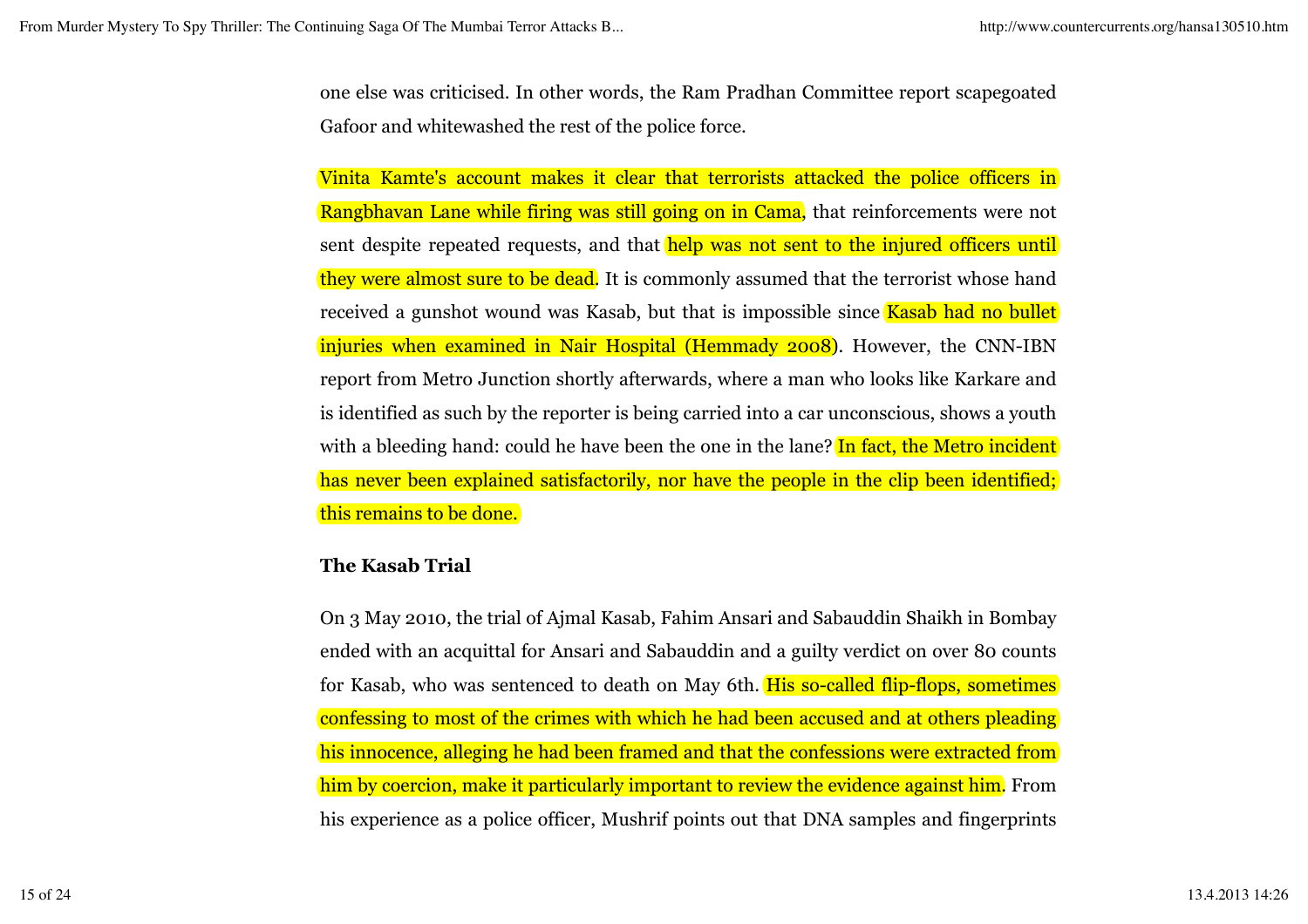supposedly recovered from the fishing vessel Kuber that had been out at sea for many hours could hardly be credible evidence, since it could so easily be tampered with. The only witness who saw the terrorists disembark from the rubber dinghy at Badhwar Park and actually spoke to them, Anita Uddaiya, said there were six people not ten, and Kasab was not one of them. Despite her proving her reliability as a witness by identifying all six in the morgue, she was not only dropped as a witness, but charged with 'misleading the investigators' as a punishment for refusing to change her story under pressure (Mushrif, pp.202-206). This leads to the suspicion that other witnesses too were coerced into corroborating the official story, and dropped if they refused. How else can one explain why Cama employee Tikhe had to drink ten glasses of water before identifying Kasab as the terrorist who spoke to him (Baghel 2010)? Or why the other Cama employee, who was questioned in Marathi by a terrorist pointing a gun to his head and saved himself by replying in Marathi (Mushrif, pp.192-93), was not called as a witness?

In the absence of CCTV footage that could prove Kasab's presence in VT station, the two photographs snapped by Sebastian D'Souza (photo editor with Mumbai Mirror) became, as a comprehensive report of the verdict put it, 'the most irrefutable evidence against Ajmal Qasab in the 26/11 trial' (Baghel 2010). Kasab denies that he is the person in the photograph, and if we look at another photo of the same person, which is easier to compare with images of Kasab because it is taken from the front ( *topnews.in* 2010), there is indeed room for doubt that it is Kasab. It is also notable that both gunmen snapped in VT had saffron wristbands worn by Hindus; it surely would not have been necessary for Muslim *jihadis* to wear these as a disguise! So this evidence does not seem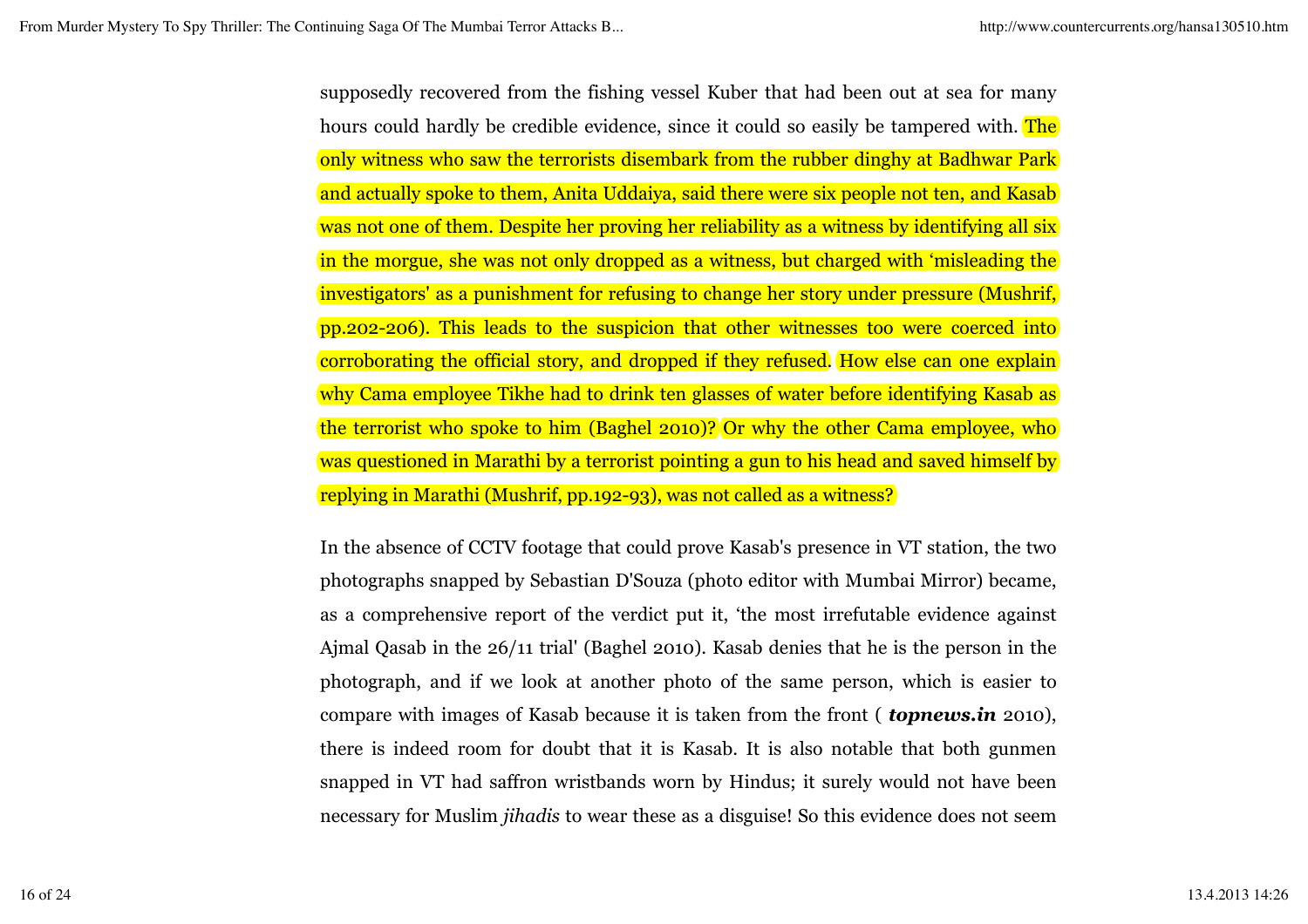irrefutable after all, unless analysis of the photographs by an expert identifies the person in them definitively as Kasab, something that Kasab's lawyers did not ask for.

However, we cannot really blame Kasab's lawyers for failing him. As his earlier lawyer, Abbas Kazmi, complained bitterly, "I was not allowed to talk to him alone. He would be in the courtroom, in the box, and I would go up to him and speak to him in the presence of the security guards who could hear everything. Even the media could hear half of what he was telling me… In such a situation, where the normal interaction between the lawyer and his client was not confidential, how could he talk about anything freely? On one occasion he told me, 'yeh jail bhi unka hai, yeh judge bhi unka, yeh prosecutor bhi unka hai, aur mera vakil bhi unka hai [This jail is theirs, this judge is also theirs, this prosecutor is also theirs, and even my lawyer is theirs]'. He obviously had misgivings". After Kazmi was dismissed by the court and replaced by Pawar, the trial proceeded at breakneck speed (383 witnesses in 15-20 days), and the final defence was summed up in just one-and-a-half days (Baghel 2010).

Apart from eyewitness accounts and the photographs, the main evidence against Kasab comes from his own confession, which he later retracted, saying it was extracted from him under duress. *One can only say that if the part of his confession implicating Ansari and Shaikh was a police fabrication, the rest of it could have been a police fabrication too; and if the police and prosecution could have planted maps to incriminate Ansari and Shaikh, they would have been equally capable of planting a gun to incriminate Kasab.*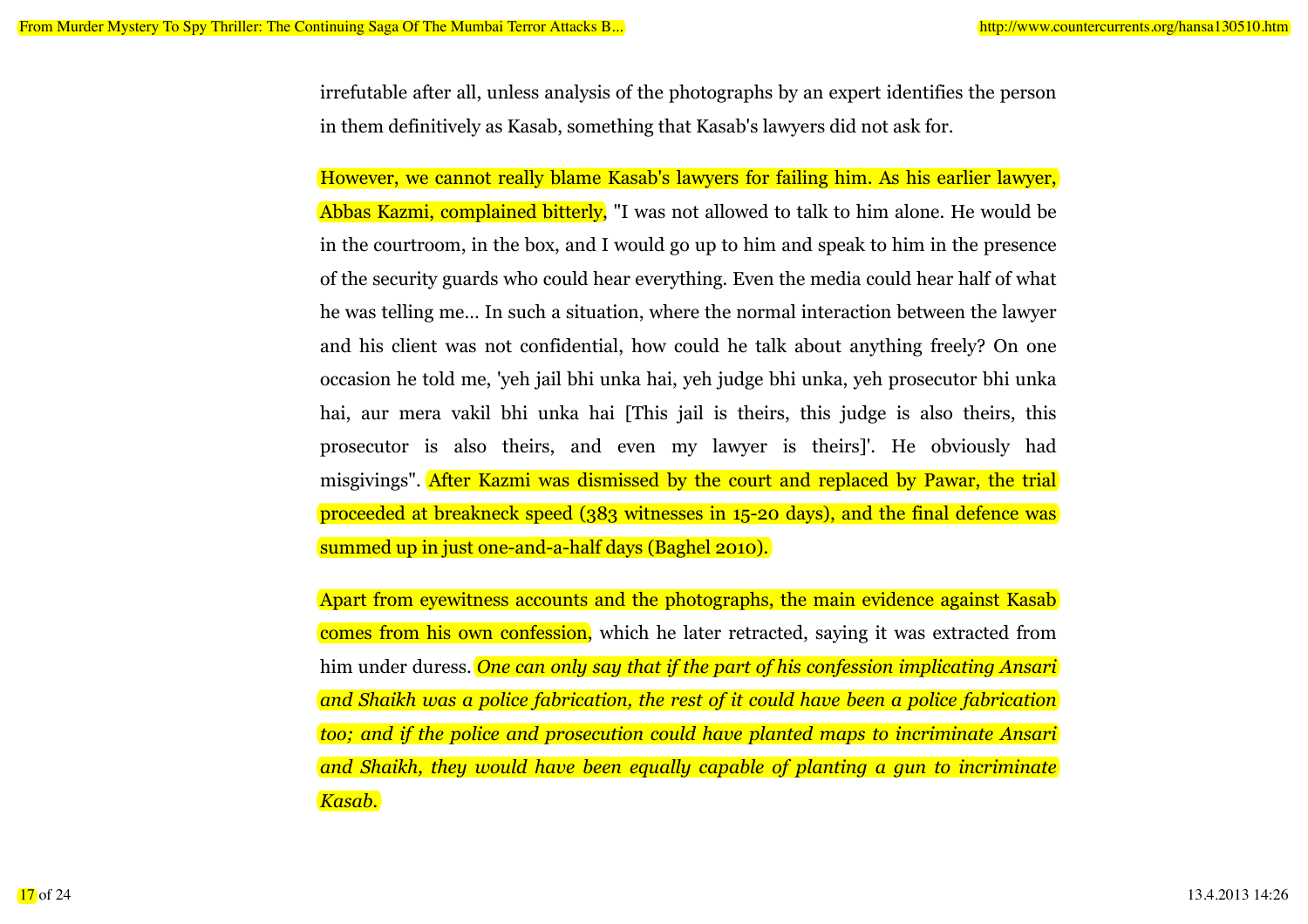Finally, Mushrif questions the whole story of the capture of Kasab at Girgaum Chowpatty, and surely it would have been psychologically impossible (not to mention a dereliction of duty) for Sub-Inspector Ombale's police colleagues to allow a gunman to pump bullets into him without attempting to save him by shooting the gunman dead! And that, indeed, is what appears to have happened. According to newspaper reports the next day, as well as an audio tape of wireless communications between the Mumbai Police Control Room and the Commissioner of Police, *both* gunmen were killed at Chowpatty. Could one of them have been Kasab, who was pronounced by doctors at Nair hospital to have no bullet injuries and only minor abrasions and bruises (Hemmady 2008)? Is it credible that the police could have been so stupid as to report a terrorist dead when he was practically uninjured?

Under these circumstances, is it safe to conclude that Kasab is guilty of the eighty-odd charges beyond all reasonable doubt? Not really. Anita Uddaiya's testimony suggests there is no evidence he landed at Badhwar Park or had any connection with the Colaba operation. Since the crucial CCTV footage is missing, there are only photographs, which have not been analysed sufficiently, to connect him with the carnage in VT. Even the verdict admits there is no evidence he killed police officers Karkare, Kamte and Salaskar (Plumber and Shetty 2010). It is unlikely Kasab was one of the Marathi-speaking gunmen in Cama, and even more unlikely he was one of the gunmen who was killed at Girgaum Chowpatty. Given the seriousness of the charges and the fact that they carry the death sentence, a miscarriage of justice in this case would not only result in the execution of an innocent man, but would also discredit the Indian legal system. Worse still, if it results in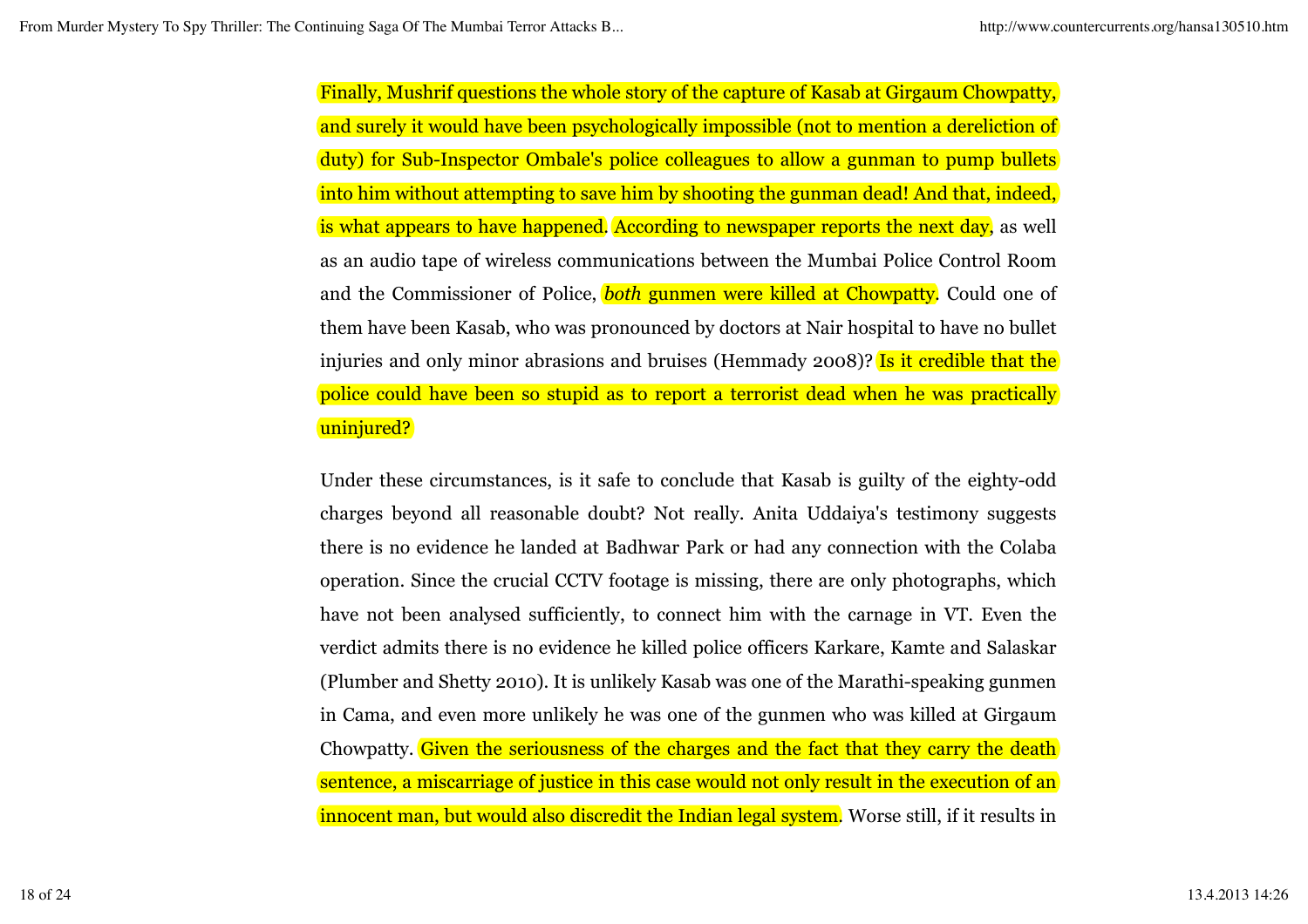the illusion that those who were responsible for the carnage in VT and the murder of police officers Karkare, Kamte and Salaskar have been punished, whereas the real culprits are free to wreak more havoc, it would directly undermine the safety and security of the public. It would therefore be desirable for Kasab's guilty verdict to be appealed. The trial in a higher court should answer all the questions raised above about tampering with evidence and witnesses, as well as explain the extraordinary sequence of events at Cama Hospital, Rangbhavan Lane and Metro Junction. And Kasab should be able to communicate with his lawyer without being overheard by his captors, thus facing a threat to his person should he contradict their story.

Mr Chidambaram, the Home Minister, is quite right when he says that extra anti-terrorist legislation is not needed for dealing with terrorists ( *The Hindu* 2010). What *is* needed, however, are honest and intelligent detectives like Hemant Karkare. Given the suspicion of IB and Maharashtra police involvement and/or complicity in the 26/11 attacks, it would be desirable that investigations into them be conducted by a completely different team of detectives, perhaps from the National Investigation Agency, who are of the calibre of Hemant Karkare. Since the US has agreed to allow Indian investigators to question David Headley, he would obviously be the best person to cast light on the Colaba attacks, and there should be pressure on the government of Pakistan to provide access to the Pakistani conspirators whom he names as well. But there should also be investigations into who in India was responsible for blocking the intelligence and preventing the attackers from being intercepted. Investigations into what exactly happened in VT station, Cama Hospital, Badruddin Tyabji Road and Metro Junction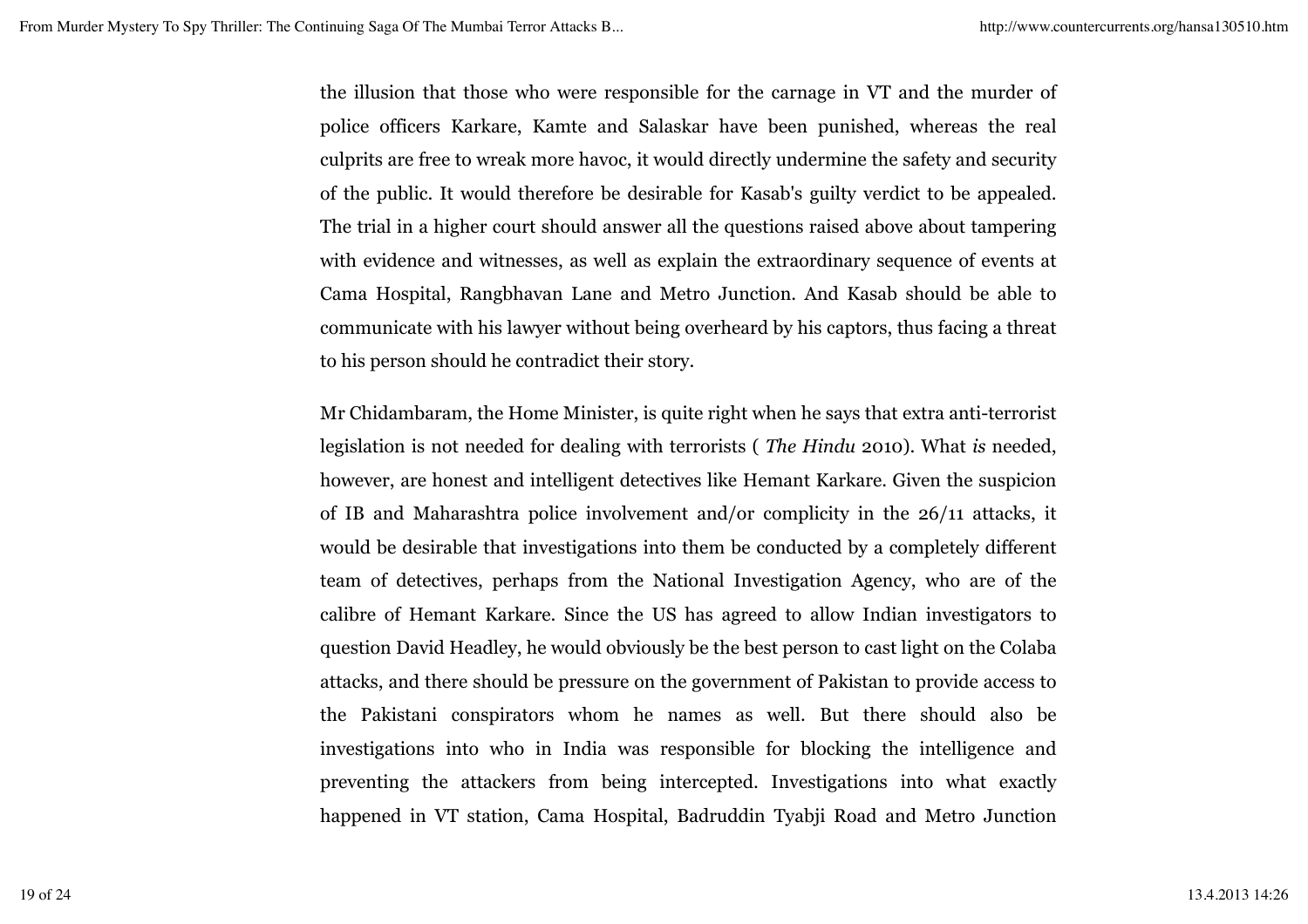should be able to clarify what happened to the CCTV footage from the mainline station, Karkare's bullet-proof jacket, and the two bullets from his body. All other evidence, including the photographs taken at the station, TV footage of the incident at Metro, post-mortem reports, police wireless logs, the cellphones dropped by the terrorists at VT, and the vehicle in which the police officers were supposedly killed should also be seized and analysed. The same team should investigate the murder of Shahid Azmi, who was defence lawyer for one of the accused, and the other terror attacks in various parts of the country which were being investigated by Karkare prior to his death.

If extremists are allowed to infiltrate India's state institutions unchecked, its constitution and secular character would eventually be destroyed. Hemant Karkare and Shahid Azmi lost their lives while trying to save India from this dire fate. We must ensure that they did not die in vain.

### **References**

Baghel, Meenal, 2010, 'The Verdict,' *Mumbai Mirror,* 4 May, http://www.mumbaimirror.com/printarticle.aspx?page=comments&action=translate& sectid=15&contentid=201005042010050403512667936e2841f&subsite =

CNN-IBN, 2008, 'Muslim men wrongly held: govt., 9 November, http://ibnlive.in.com /news/muslim-men-wrongly-held-govt--clerics-slam-terror/77755-3.html

Gatade, Subhash, 2008, 'Terrorism's New Signature,' *Mainstream* , 26 January,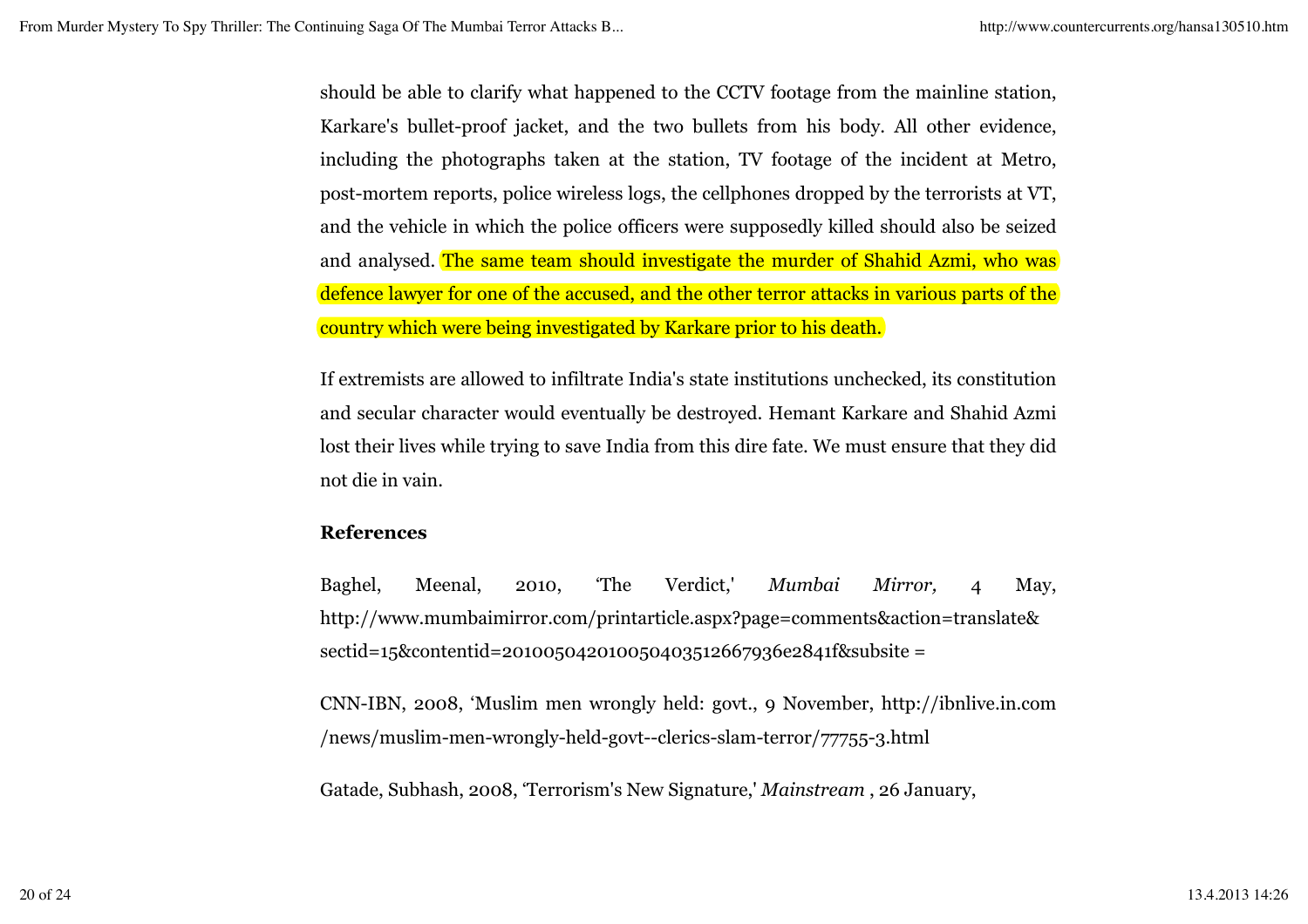http://www.mainstreamweekly.net/article521.html http://www.mainstreamweekly.net /article521.html

Gill, K.P.S., 2005, 'I Confess, Said the Sleuth,' *Outlook,* 7 March, http://www.outlookindia.com/article.aspx?226663

Hansa, Raveena, 2009a, 'The Curious Tale of Mumbai Terror,' *Tehelka,* http://winterparking.blogspot.com/2009/02/tehelka-curious-tale-of-mumbaiterror.html

Hansa, Raveena, 2009b, India's Terror Dossier: Further Evidence of a Conspiracy,' http://kafila.org/2009/02/09/indias-terror-dossier-further-evidence-of-a-conspiracyraveena-hansa/

Hemmady, Jaidev, 2008, 'No bullet hit Kasab, no active treatment on, says hospital's dean,' *Indian Express,* 2 December, http://www.indianexpress.com/news/no-bullethit-kasab-no-active-treatment-on-says-hospitals-dean/393116/0

Holla, Anand, 2010, 'Shahid Azmi's parting gift to his 26/11 client,' *Mumbai Mirror,* 1 April, http://www.mumbaimirror.com/article /2/2010040120100401020146144d05df58e/Shahid-Azmi%E2%80%99s-parting-gift-tohis-2611-client.html?pageno=1

*IBNLive,* 2008, 'Muslim men wrongly held: govt. Clerics slam terror,' 9 November, http://ibnlive.in.com/news/muslim-men-wrongly-held-govt--clerics-slam-terror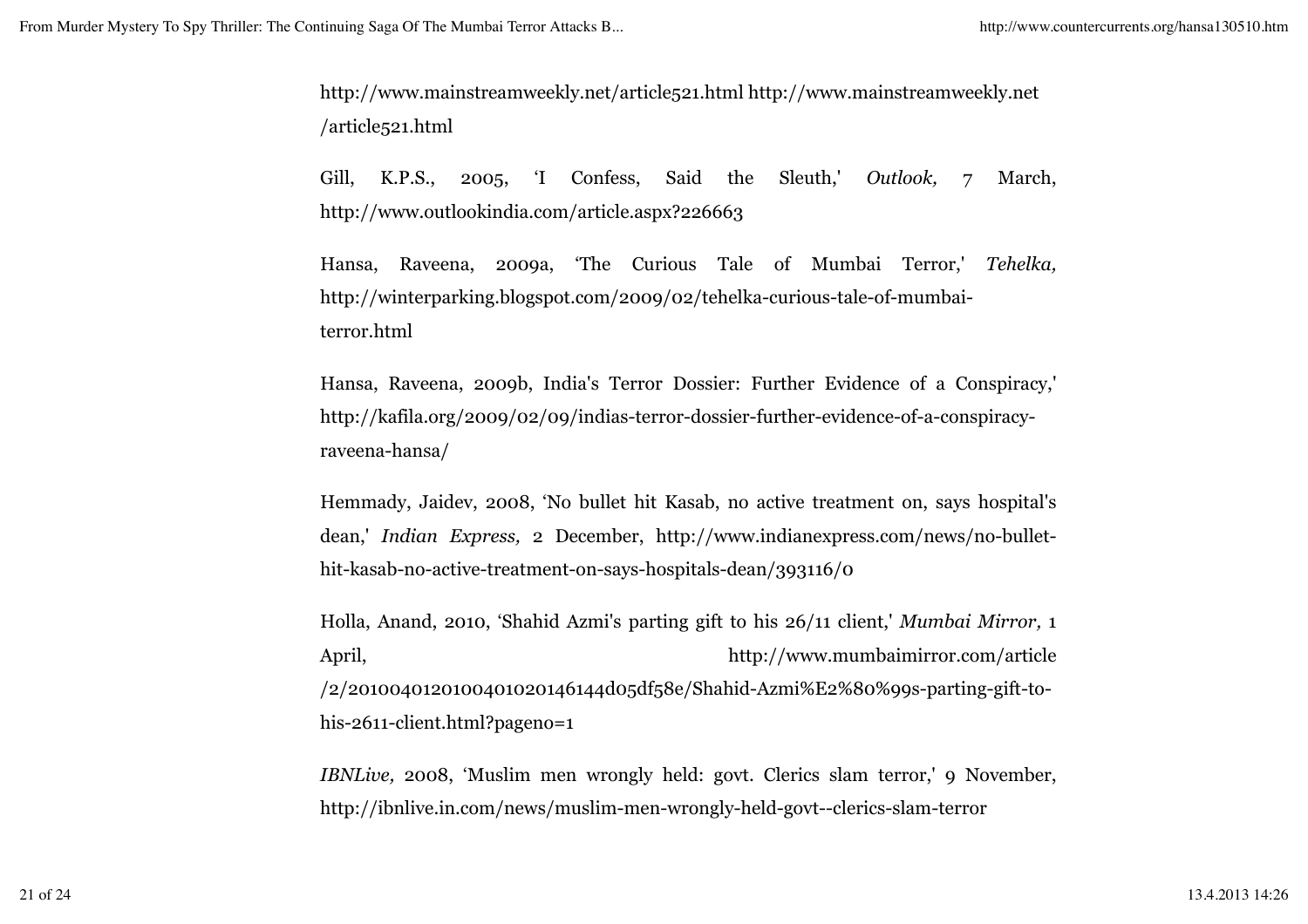# /77755-3.html

*Insurance News,* 2010, 'Rajasthan ATS nabs second suspect in Ajmer blast case,' 3 May,

http://insurancenewsnet.com/article.aspx?id=185964&type=newswires

Janwalkar, Mayura, 2008, 'CID Files Chargesheet in Khwaja Yunus Case,' 16 November, http://www.xdot.in/view/278850/

Kamte, Vinita, 2009, *To the Last Bullet,* Ameya Prakashan, Pune

Khan, Mustafa, 2010, 'Malegaon People's Appeal to the Government,' 24 March, http://www.countercurrents.org/khan240310.htm

Menon, Vinod Kumar, 2009, 'Could vest have saved Karkare?' *MidDay,* 27 December,

http://www.mid-day.com/news/2009/dec/271209-hemant-karkare-bullet-proofvest-autopsy-report.htm

Miller, Jonathan, 2010, 'Exclusive: Mumbai terror suspect warned of attacks,' *Channel 4 News,* January, http://www.channel4.com/news/articles/world/asia\_pacific/exclusive+ mumbai+terror+suspect+warned+of+attacks/3511237

Mushrif, S.M., 2009, *Who Killed Karkare? The real face of terrorism in India,* Pharos Media and Publishing, New Delhi

Nair, Smita, 2010, 'Malegaon, Ajmer, Hyderabad blasts… Joining the dots,' *Express*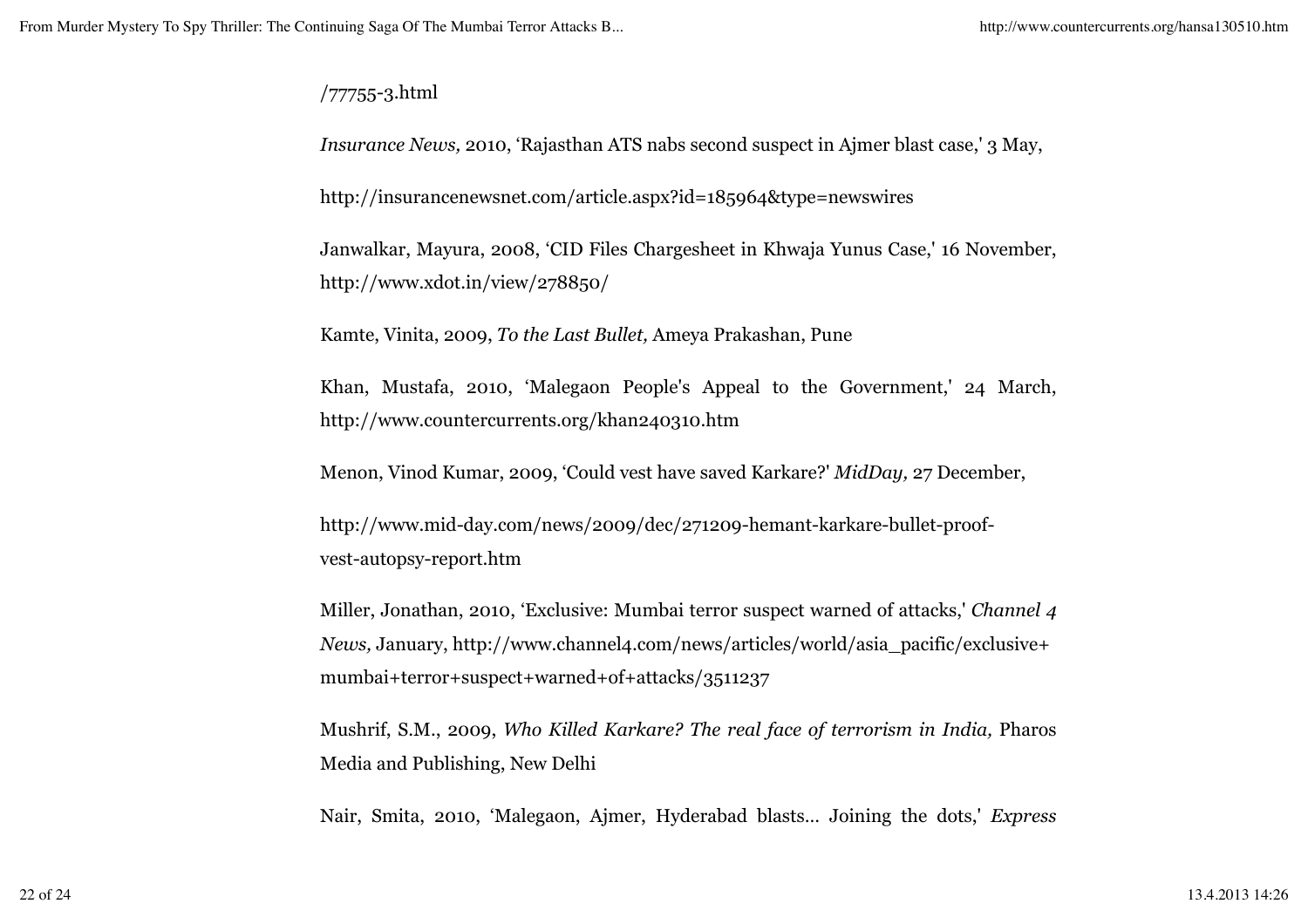*India,* 10 May, http://www.expressindia.com/latest-news/Malegaon-Ajmer-Hyderabadblasts-Joining-the-dots/616424/

NDTV, 2009, 'In some ways he caught Ajmal Kasab', http://www.ndtv.com/news/india /in\_come\_ways\_he\_caught\_ajmal\_kasab.php

Parmar, Baljeet, 2009, 'Karkare's case: Cops goofed up in drawing panchnama,' *DNA* , 25 December, http://www.dnaindia.com/mumbai/report\_karkare-s-case-cops-goofedup-in-drawing-panchnama\_1327273

Plumber, Mustafa and Sukanya Shetty, 2010, 'Court: Kasab killed Omble not Kamte; unsure about Karkare, Salaskar,' *Indian Express,* 4 May, http://www.indianexpress.com /news/court-kasab-killed-omble-not-kamte;-unsure-about-karkare-salaskar/614602/0

Sahi, Ajit, 2010, 'A Grain in My Empty Bowl,' *Tehelka,* 27 February, http://www.tehelka.com/story\_main43.asp?filename=Ne270210a\_grain.asp

*SahilOnline,* 2009, 'Hemant Karkare's bulletproof vest missing,' 13 November, http://sahilnews.org/english/news.php?catID=nationalnews&nid=6798

Singh, Y.P., 2009, 'Flawed!' *The Week,* http://www.manoramaonline.com/cgi-bin /mmonline.dll/portal/ep/theWeekContent.do?BV\_ID=@@@& contentType=EDITORIAL &sectionName=TheWeek%20Current%20Events&programId=1073754900& contentId=6506339